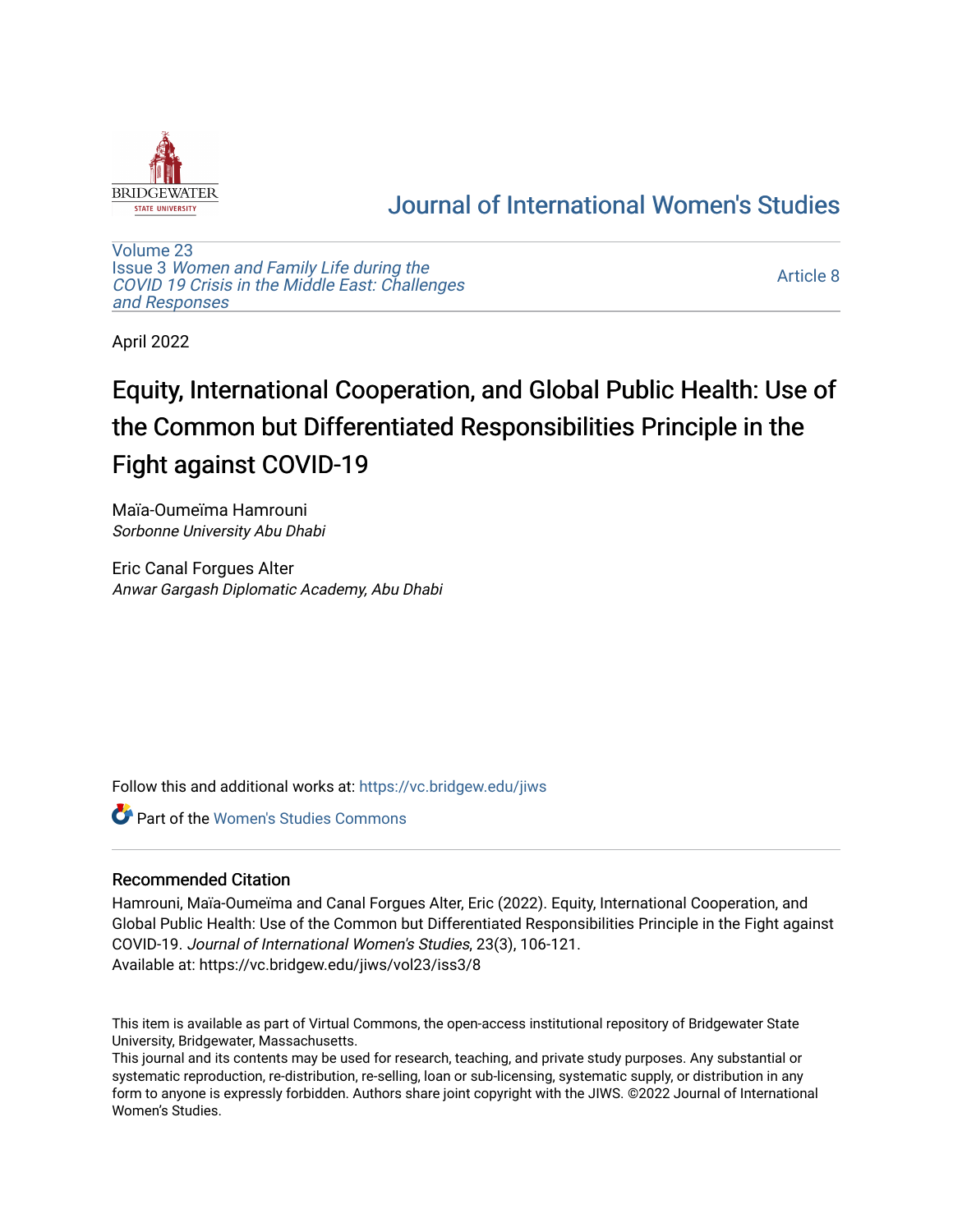## **Equity, International Cooperation, and Global Public Health: Use of the Common but Differentiated Responsibilities Principle in the Fight against COVID-19**

By Maïa-Oumeïma Hamrouni, Eric Canal Forgues Alter<sup>1</sup>

## **Abstract**

During pandemics, in which harm is universal, states find themselves under an obligation to cooperate within a global solidarity framework. However, because they do not have the same set of capabilities, their obligations should be differentiated and based on equity and distributive justice. As an effective tool of States' foreign policy, health diplomacy is being used by developing countries according to different priorities and interests. After a few months of relative calm, COVID-19 still poses a major challenge for African and Middle Eastern economies and societies where the vaccination rates are low across the board with healthcare systems in poor shape. If some Gulf countries can be considered exceptions due to active lockdowns, mobility restrictions, and considerable testing, their engagement abroad to help contain the pandemic, especially in North Africa, shows that, if the spirit of cooperation and justice is well taken care of at the regional level, this is not the case at the international level, where global health cooperation would clearly benefit from the application of a type of differentiated treatment such as the one provided by the Common but Differentiated Responsibilities (CBDR) principle.

*Keywords:* Health diplomacy, Vaccines, CBDR, Principle, Cooperation

## **Introduction**

Contrary to a global public good<sup>2</sup>, a so-called "global public harm<sup>3</sup>" is linked to a damage and not to the consumption of a good. To constitute a global public harm, there must be, first, a non-rivalry in the infringement; the damage to an individual or a particular area does not prevent another person or geographical zone from being affected. Second, a non-exclusion in the infringement: no person can be immune from a damage. Harms are universal.

In a period of pandemics, when a global public good such as public health $4$  is threatened by a transborder infectious disease, human survival depends on the capacity of states to shape or restore a common well-being. The interconnectedness of health systems requires a global response and a full cooperation of states. As mentioned by Parmet:

<sup>1</sup> Dr. Maïa-Oumeïma HAMROUNI is Assistant Professor of Law, Sorbonne University Abu Dhabi, and Eric CANAL FORGUES ALTER is Dean and Professor of International Law and Diplomacy, Anwar Gargash Diplomatic Academy, Abu Dhabi.

<sup>&</sup>lt;sup>2</sup> Global Public Goods are non-rival and non-excludable: one country's enjoyment of a good does not affect its use by others and once produced, no country can be excluded from sharing its benefits. This definition is an extension of the notion of "collective consumption goods" by P. SAMUELSON. See Paul A. SAMUELSON, "The Pure Theory of Public Expenditure", *The Review of Economics and Statistics*, vol. 36, n°4, 1954, pp. 387-389. See also, Inge KAUL, Isabelle GRUNBERG, and Marc STERN (eds.), *Global Public Goods: International Cooperation in the 21st Century*, New York, Oxford University Press, 1999, 546 p.

<sup>&</sup>lt;sup>3</sup> Inge KAUL, Isabelle GRUNBERG, and Marc STERN, "Defining Global Public Goods", in Inge KAUL, Isabelle GRUNBERG, and Marc STERN (eds.), *Global Public Goods: International Cooperation in the 21st Century*, *op.cit*. pp. 2-19.

<sup>4</sup> Jeremy YOUDE, "Global Public Goods, Cooperation, and Health", in *Biopolitical Surveillance and Public Health* 

*in International Politics*, New York, Palgrave Macmillan, 2010, pp. 41-61.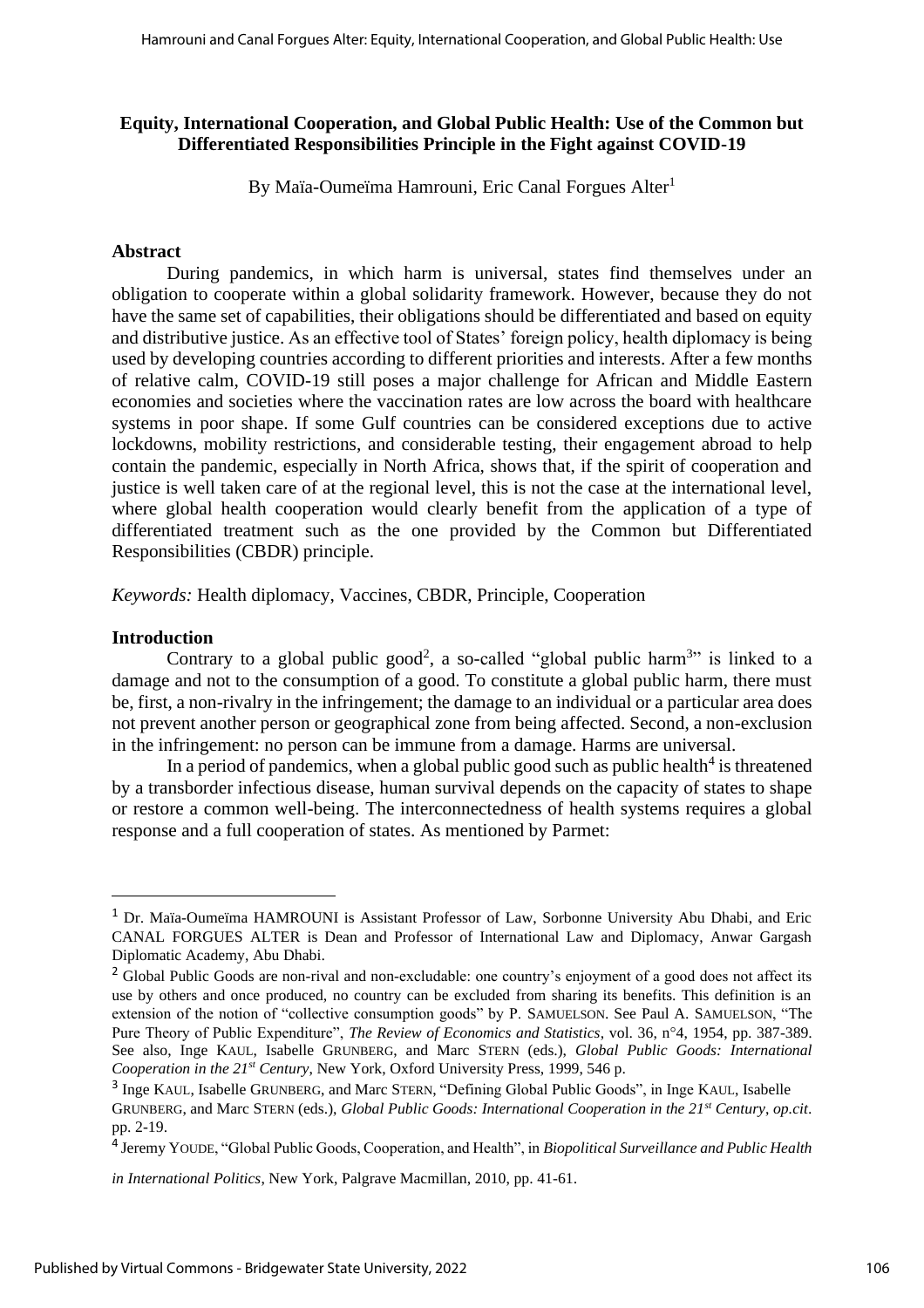"(…) infectious epidemics show that the health of an individual depends, to a great degree, on the health of others. (…) Likewise, humanity has long understood that an individual's ability to protect him or herself from disease was limited. An individual's risk of becoming ill depended in uncertain ways on steps that the community took and the environment and conditions in which the individual lived. Indeed, human experience with infectious diseases has long made clear the importance of collective action in preserving and protecting the health populations<sup>5</sup>".

Faced with the threat of global damage, states find themselves under an obligation to cooperate within a "compulsory" or global solidarity framework because "global health is in every nation's interest"<sup>6</sup> . Solidarity demands states' and other international actors' universal and fair participation.

States having different sets of capabilities. Developed and developing countries, however, cannot be considered alike to prevent, reduce, and control a pandemic. In other words, if all states have the same responsibility to prevent damages and participate in international response measures aimed at addressing health problems, their obligations should be differentiated and, for reasons of effectiveness, based on equity and distributive justice.

From previous outbreaks, such as the H1N1 influenza pandemic, or the current COVID-19 crisis, we already know that to put an end to a pandemic, the production of vaccines at scale is not enough. Varied ethical, public health, economic, and other diplomatic considerations are at stake. Fair and equitable access being the bottom line to fight a global infection, the key questions evolve around countries' access to vaccines, distribution schedule, and allocation of quantities.

## **Global Cooperation: Reality or Fiction?**

To avoid "vaccine nationalism, or a 'my country first approach'<sup>7</sup>", international cooperation is needed to accelerate the development and production of pharmaceutical products (COVID tests, treatments, and vaccines) necessary to fight the SARS-CoV-2 infection and ensure their equitable distribution among countries. This is clearly reaffirmed by United Nations General Assembly Resolution 74/274 of April 2020<sup>8</sup>, which also underlined the major role that the World Health Organization (WHO) can play in proposing options towards the coordination of international efforts and measures to fight the pandemic. In that regard, Resolution 74/274 advocates:

> "including approaches to rapidly scaling manufacturing and strengthening supply chains that promote and ensure fair, transparent, equitable, efficient and timely access to and distribution of preventive tools, laboratory testing, reagents and supporting materials, essential

<sup>5</sup> Wendy E. PARMET, *Populations, Public Health, and Law*, Washington D.C., Georgetown University Press, 2008, p. 11.

<sup>6</sup> Lawrence O. GOSTIN, "Global Health Law Governance", *Emory International Law Review*, vol. 22, 2008, p. 39.

<sup>7</sup> Thomas J. BOLLYKY and Chad P. BOWN, "The Tragedy of Vaccine Nationalism. Only Cooperation Can End the Pandemic", *Foreign Affairs*, September/October 2020. Available at:

[https://www.foreignaffairs.com/articles/united-states/2020-07-27/vaccine-nationalism-pandemic.](https://www.foreignaffairs.com/articles/united-states/2020-07-27/vaccine-nationalism-pandemic) <sup>8</sup> United Nations General Assembly, Resolution 74/274*: International Cooperation to Ensure Global Access to* 

*Medicines, Vaccines and Medical Equipment to Face COVID-19*, New York, United Nations, 20 April 2020, *A/RES/74/274*[, https://undocs.org/fr/A/RES/74/274.](https://undocs.org/fr/A/RES/74/274)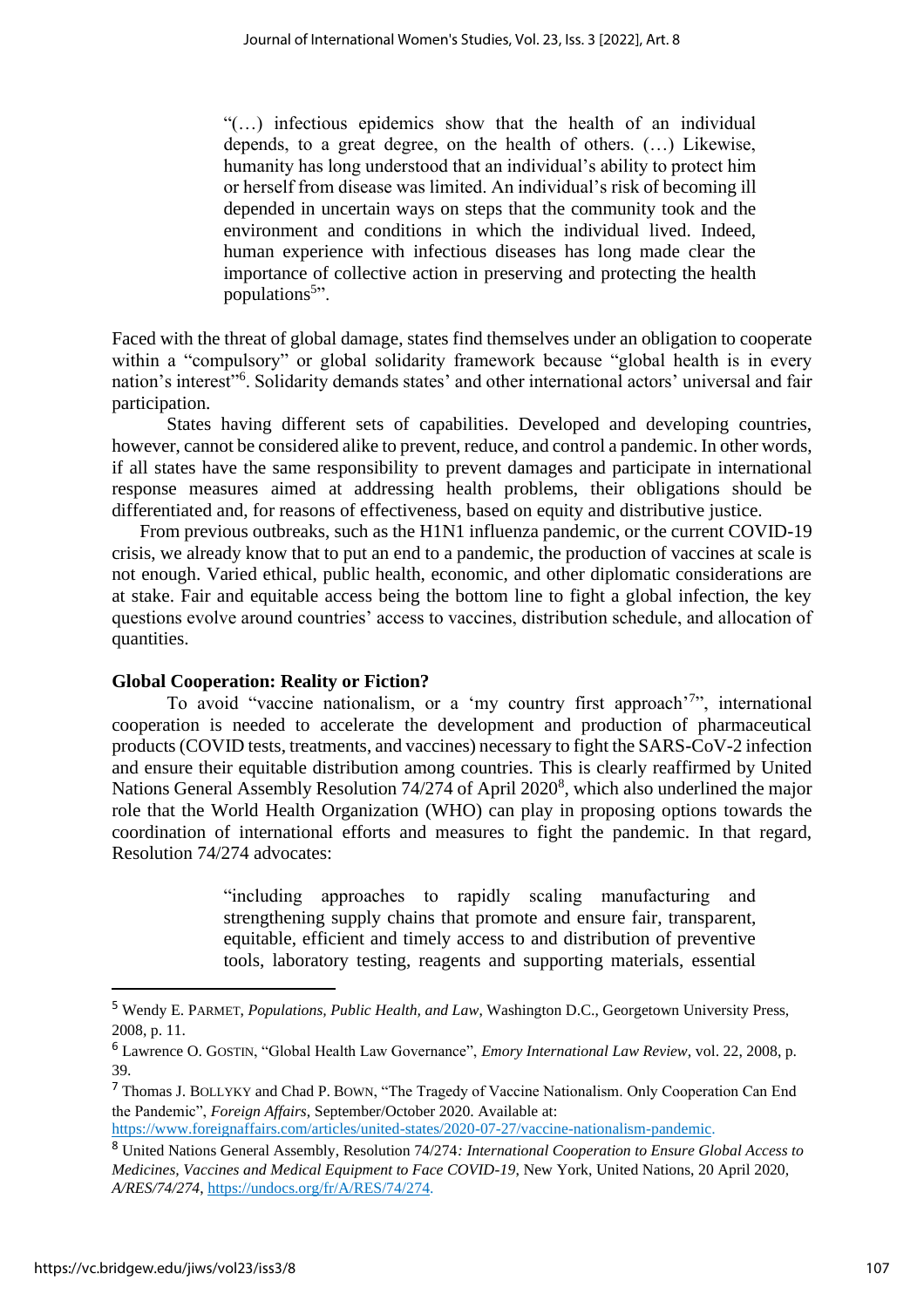medical supplies, new diagnostics, drugs and future COVID-19 vaccines, with a view to making them available to all those in need, in particular in developing countries".

#### *Access to Covid-19 Tools (ACT) Accelerator*

Covid-19 Tools (ACT) Accelerator, a tool developed by the World Health Organization, the European Commission, and France, is a direct response to this challenge. This global, limited in time, collaboration brings together governments, scientists and academic researchers, pharmaceutical manufacturers, philanthropists, and global health organizations. Led by the WHO, the initiative rests on three pillars: Vaccines, Diagnostics, and Therapeutics, and is supported by a Health Systems Connector (HSC) and a country Allocation and Access workstream<sup>9</sup>.

The Vaccines component, known as *COVID-19 Vaccines Global Access Facility* or COVAX, was established by the Coalition for Epidemic Preparedness Innovations (CEPI), Gavi – the Vaccine Alliance, and the WHO. Its purpose is to combat the disease by acting as a platform supporting research, development, and manufacturing of the widest possible range of vaccines.

This pillar also aims at driving down the prices of products between governments by pooling governments' buying power to avoid competition. In regrouping their forces, states can invest in factories and thus share the risks and benefits of research and development processes. Consequently, self-financing countries (those who participate in the mechanism) maximize their chances to develop vaccines faster, increase production capacity, and secure early access to products for all. Additionally, with UNICEF as a key vaccine delivery partner, COVAX aims to ensure their fair distribution.

Within COVAX, the mechanism for allocating doses combines the basic principles of fairness and equity and is devised in two stages $^{10}$ .

The first stage emphasizes fairness: vaccine doses are allocated proportionally, and participating countries receive them according to a gradual allocation scheme. Countries are first given doses to cover 3% of their population (the priority goes to workers involved in health and social care work) and then additional doses in tranches to cover 20% of their population.

The second one is based on the principle of equity to take into account differences in risk profiles across countries. Depending on countries' needs and global vulnerability, additional volumes can be delivered. In this case, proportional allocation is replaced by weighted allocation. This mechanism is in sync with the values framework for the allocation and prioritization of COVID-19 vaccination established by the WHO Strategic Advisory Group of Experts on Immunization (SAGE) which has delineated six core principles to guide the distribution of vaccine doses: human well-being, equal respect, global equity, national equity, reciprocity, and legitimacy<sup>11</sup>.

Special attention is paid to low- and middle-income countries. A separate funding mechanism launched by the Vaccine Alliance, the *Gavi COVAX Advanced Market Commitment (AMC),* is to ensure access to COVID-19 vaccines. Due to their lack resources to

<sup>9</sup> World Health Organization, *What is the Access to COVID-19 Tools (ACT) Accelerator, how is it structured*  and how does it work?. Version of 6 April 2021. Available at: [https://www.who.int/publications/m/item/what](https://www.who.int/publications/m/item/what-is-the-access-to-covid-19-tools-(act)-accelerator-how-is-it-structured-and-how-does-it-work)[is-the-access-to-covid-19-tools-\(act\)-accelerator-how-is-it-structured-and-how-does-it-work.](https://www.who.int/publications/m/item/what-is-the-access-to-covid-19-tools-(act)-accelerator-how-is-it-structured-and-how-does-it-work)

<sup>10</sup> World Health Organization, *WHO Concept for Fair Access and Equitable Allocation of COVID-19 Health Products,* September 2020. Available at: [https://www.who.int/publications/m/item/fair-allocation-mechanism](https://www.who.int/publications/m/item/fair-allocation-mechanism-for-covid-19-vaccines-through-the-covax-facility)[for-covid-19-vaccines-through-the-covax-facility.](https://www.who.int/publications/m/item/fair-allocation-mechanism-for-covid-19-vaccines-through-the-covax-facility)

<sup>11</sup> World Health Organization, *WHO SAGE Values Framework for the Allocation and Prioritization of COVID-19 Vaccination,* September 2020. Available at: [https://www.who.int/publications/i/item/who-sage-values](https://www.who.int/publications/i/item/who-sage-values-framework-for-the-allocation-and-prioritization-of-covid-19-vaccination)[framework-for-the-allocation-and-prioritization-of-covid-19-vaccination.](https://www.who.int/publications/i/item/who-sage-values-framework-for-the-allocation-and-prioritization-of-covid-19-vaccination)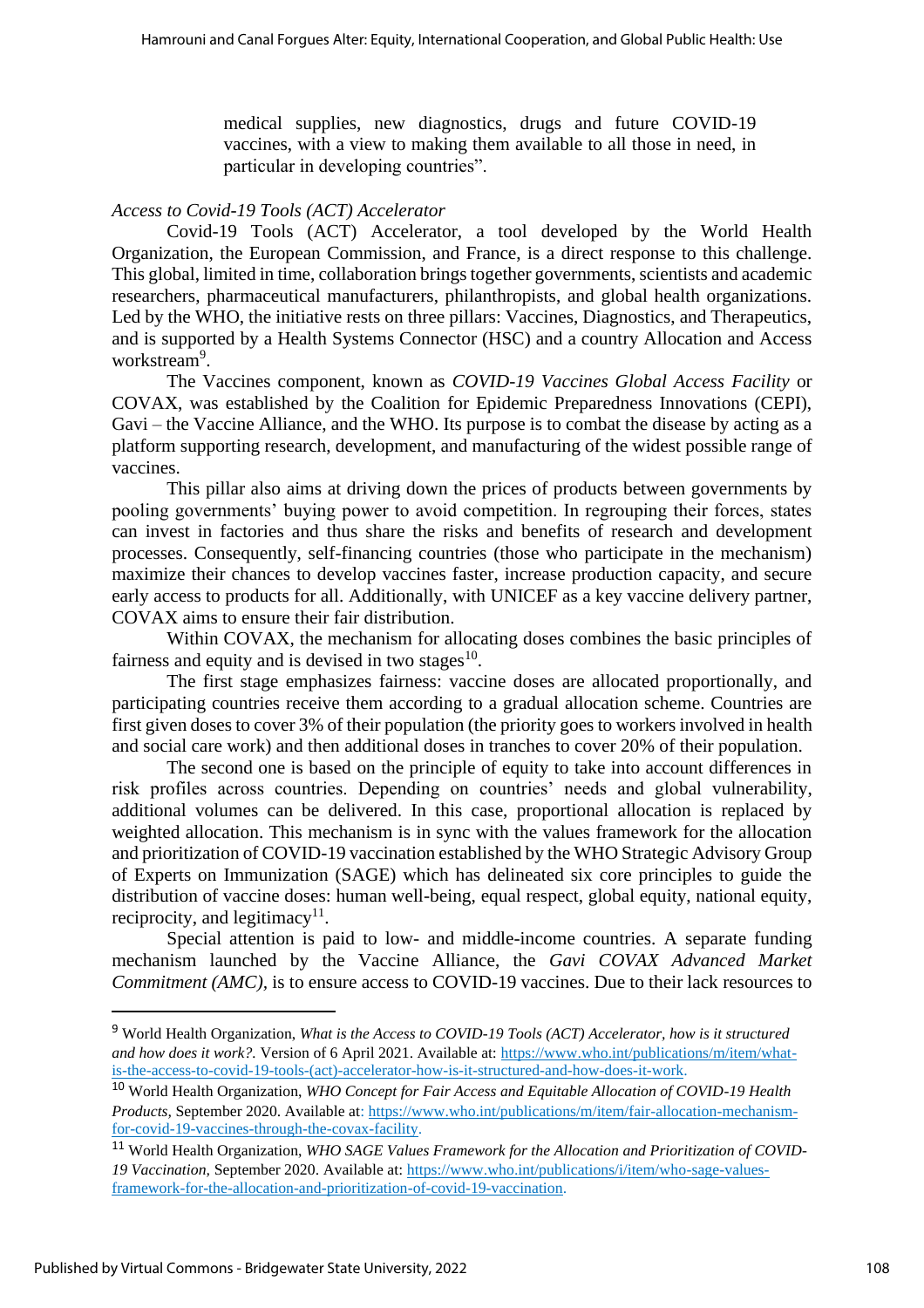buy adequate quantities of vaccines, these countries have reduced negotiating capacities with the pharmaceutical industries, and limited possibilities to establish and secure bilateral agreements with manufacturers. Through *COVAX AMC*, fragile states can nevertheless participate in the COVAX Facility as "funded countries" through official development assistance, private sector donations, or philanthropists.

While COVAX illustrates states' commitment to find a common solution to a global problem, its efficiency is being questioned.

#### *A Semblance of Fairness*

If the COVID-19 Vaccine Global Access Facility was designed to be fair and equitable, it does not only respond to a pure Rawlsian logic of distributive justice. In its first stage, proportional vaccine allocation is linked to demographical concerns and not to states' health needs or capacity to respond to the pandemic. In particular, the different impacts of COVID-19 on countries are not considered. By treating different emergency situations equally, fairness might not be achieved. Vaccines should be allocated according to the severity of situations and not based on strict equality.

The *Fair Priority Model* developed by researchers in ethics and philosophy and based on moral considerations appears more pragmatic. Their progressive approach comprises three steps: reducing the number of premature deaths, reducing social and economic impairments, and reducing community transmission<sup>12</sup>. Allocation of vaccine doses is calculated for each stage according to the following indicators: the standard expected years of life lost, the poverty gap and gross general income, and the transmission rate.

Morally more acceptable, this solution does not however always accord with states' interest and, to be successful, the COVAX Facility needs the largest possible involvement of participants<sup>13</sup>. The proportional allocation scheme is certainly justified by political reasons. A targeted distribution could discourage high-income countries (HICs) to participate in the COVAX Facility. This in turn would further reduce the chances of less wealthy countries to receive vaccines<sup>14</sup>.

Another concession to ensure the participation of wealthier countries also calls into question the fairness of the mechanism. In the original scheme, once validated by health authorities, vaccines were to be distributed in an undifferentiated manner. This principle was bypassed when GAVI created another way for self-financing countries to participate in the COVAX Facility through an *Optional Purchase Agreement*. The participants can now choose to opt out from receiving a particular vaccine without endangering their ability to receive other products. This amounts to set up a differentiated treatment based on a double standards approach. Developed countries have the luxury of choosing their vaccines since they have the financial capacity "to pay a higher proportion of the total cost per dose upfront, making a down payment of US\$ 3.10 per dose and a risk-sharing guarantee of US\$ 0.40 per dose<sup>15"</sup>. In other words, they can afford the vaccines with the highest rates of protection at the expense of the lowest income countries.

<sup>&</sup>lt;sup>12</sup> Ezekiel J. EMANUEL, Govind PERSAD, Adam KERN et al., "An Ethical Framework for Global Vaccine Allocation", *Science*, vol. 369, Issue 6509, September 2020, pp. 1309-1312.

<sup>13</sup> David MCADAMS, Kaci K. MCDADE, Osondu OGBUOJI et al., "Incentivising Wealthy Nations to participate in the COVID-19 Vaccine Global Access Facility (COVAX0: A Game Theory Perspective", *BMJ Global Health*, vol. 5, Issue 11, 2020. [http://dx.doi.org/10.1136/bmjgh-2020-003627.](http://dx.doi.org/10.1136/bmjgh-2020-003627)

<sup>14</sup> For a comparison between schemes of allocation, see Siddhanth SHARMA, Nisrin KAWA, and Apoorva GOMBER, "WHO's Allocation Framework for COVAX: is it fair?", *J Med Ethics Epub*, vol. 0, 2021, pp.1-5. DOI: [10.1136/medethics-2020-107152.](https://philpapers.org/go.pl?id=SHAWAF&proxyId=&u=http%3A%2F%2Fdx.doi.org%2F10.1136%2Fmedethics-2020-107152)

<sup>15</sup> Seth BERKLEY, *COVAX Explained*, GAVI, 3 September 2020, [https://www.gavi.org/vaccineswork/covax](https://www.gavi.org/vaccineswork/covax-explained)[explained.](https://www.gavi.org/vaccineswork/covax-explained)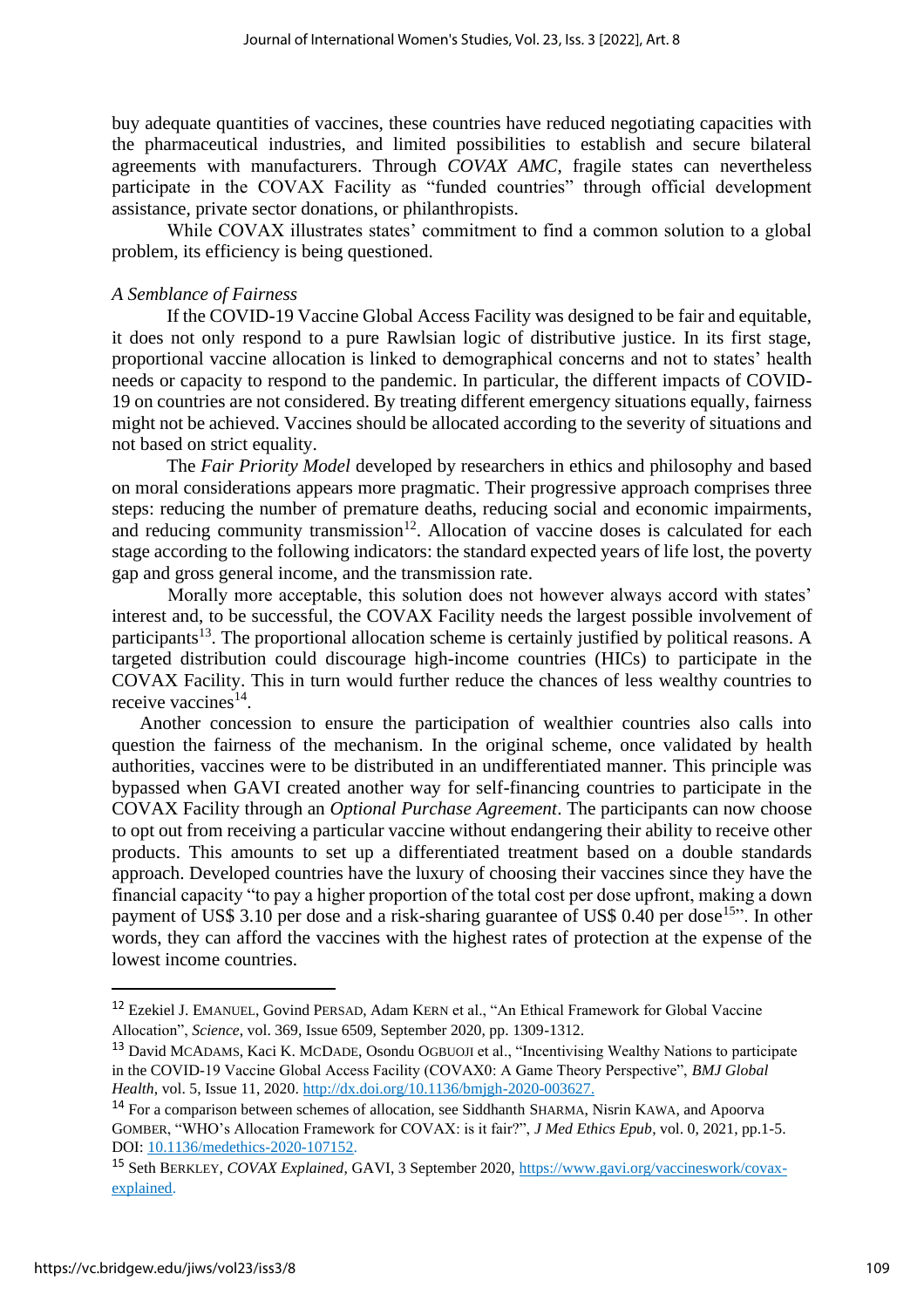#### *A Persistence of Individualistic Behaviors*

Despite the allocation scheme, COVAX faces competition from wealthier countries for securing preferential and priority access to vaccines. Many HICs have concluded bilateral agreements in advance to purchase directly abundant quantities of vaccines from manufacturers. This, inevitably, reduced the number of available doses for the COVAX mechanism.

By August 2020, according to the Duke University Launch and Scale Speedometer, the United States had already entered seven bilateral deals for more than 800 million doses, enough to vaccinate 138.6% of its population and the United Kingdom had concluded five bilateral deals to procure 270 million doses, sufficient to vaccinate 224.4% of its population. By June 2021, the USA secured 1.21 billion doses equivalent to 199.5% of its population and the UK secured 517 million doses for 409.2% of its population<sup>16</sup>.

While participating in the COVAX Facility, other states increased their chances of obtaining vaccines by clinching deals with pharmaceutical industries. For instance, European Union Member States, which are part of the COVAX Facility, benefited from the advance purchase agreement negotiated by the European Commission and by the Inclusive Vaccine Alliance (IVA) gathering France, Germany, Italy, and the Netherlands. By June 2021, the European Union secured 2.79 billion doses through deals made with six companies which have the capacity to vaccinate  $333.5\%$  of its population<sup>17</sup>. This regional cooperation weakens international solidarity and can only reinforce criticisms against the European Union for its handling of the pandemic crisis $18$ .

Beyond the threat to global solidarity, such behaviors appear counterproductive in contributing to the worsening of the pandemic. The only way to roll out this global health crisis is to halt virus transmission by achieving herd immunity. This can only be accomplished by leaving no one behind through global access to vaccines at the same time.

Such behaviors illustrate wealthier states' skepticism about the reliability of the COVAX Facility for the deployment of vaccines. By satisfying their own national needs and protecting their own citizens, the mechanism has become a residual assistance tool to less developed countries. The various pledges of money and surplus doses by G7 countries at the Cornwall summit in June 2021 are an almost perfect but sad illustration of a shifting approach.

#### *An Inoperative Distribution*

Practical issues prevent a fair distribution of vaccines, especially in poor countries. The lack of health infrastructures and logistical means for the safe storage of products, such as coldchain infrastructure, prevent them to attain herd immunity any time soon. Several African States have not been able to administer the vaccines received (The Democratic Republic of Congo, South Africa) and some have even been forced to destroy (Malawi, South Sudan) or return them before the expiry date<sup>19</sup>.

<sup>&</sup>lt;sup>16</sup> Duke Global Health Innovation Center. Launch and Scale Speedometer, 2021, Duke University. Available at: [https://launchandscalefaster.org/covid-19/vaccineprocurement.](https://launchandscalefaster.org/covid-19/vaccineprocurement)

<sup>17</sup> *Ibid.*

<sup>18</sup> Goran ILIK and Vesna SHAPKOSKI, "Coherence on Trial: The Coronavirus Outbreak as a Critical Test for the European Union", *Studia Europejskie – Studies in European Affairs*, vol. 24, n°4, 2020, pp. 25-43. DOI: [https://doi.org/10.33067/SE.4.2020.2.](https://doi.org/10.33067/SE.4.2020.2)

<sup>19</sup> Peter MWAI, "COVID-19 Vaccines: Why Some African States Can't use Their Vaccines?", *BBC Reality Check*, 8 June 2021. Available at: [https://www.bbc.com/news/56940657.](https://www.bbc.com/news/56940657)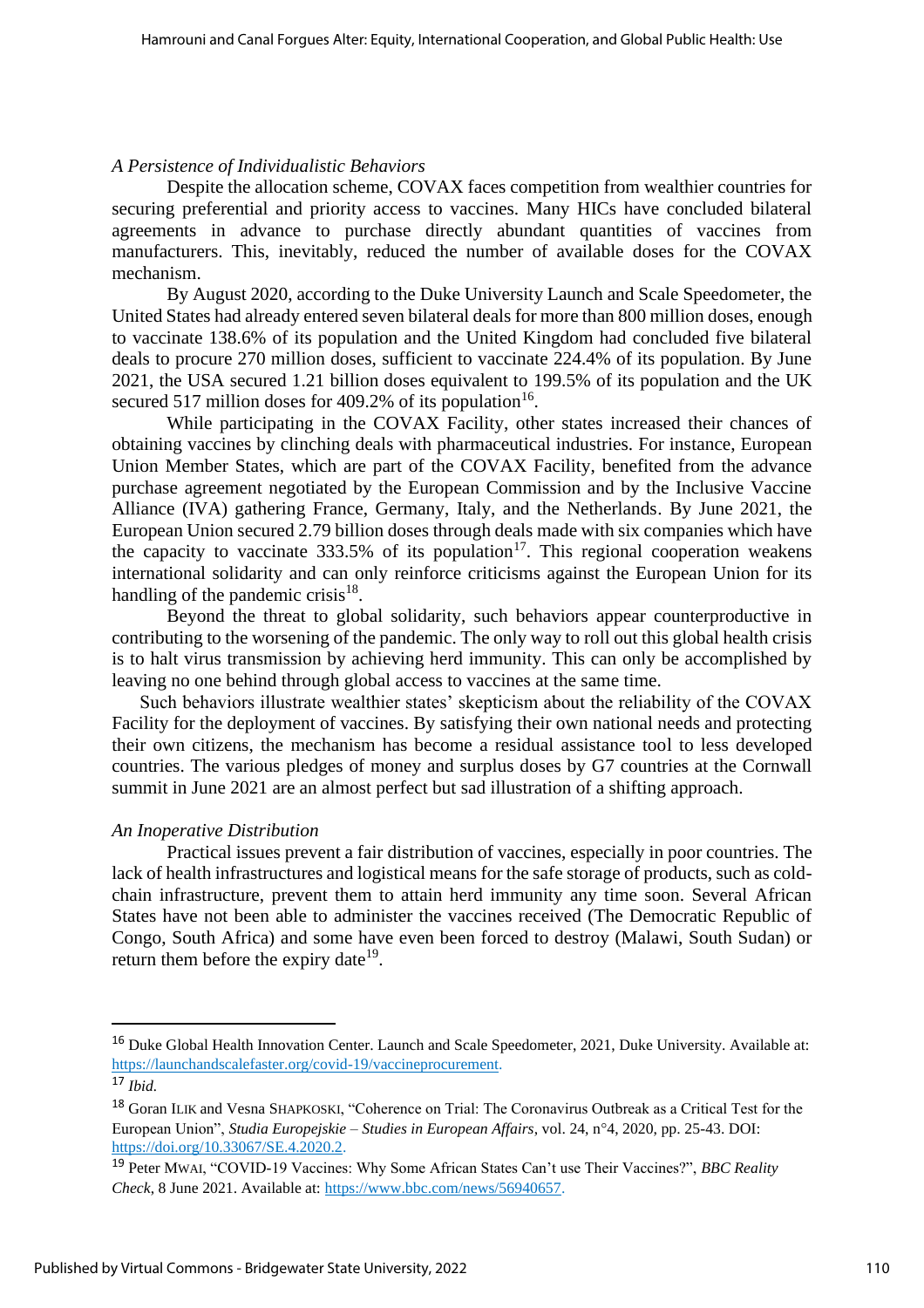As vaccine doses are a limited resource, it is necessary to prioritize countries according to their capacities or readiness to use vaccines to avoid any waste of products and maximize the chances of obtaining results in other countries. However, this approach goes against the principle of global equity on which the COVAX Facility rests. To avert any more discrimination, the WHO should upgrade its assistance to the poorest countries in the implementation of vaccine infrastructures $^{20}$ .

While the COVAX Facility is already seen by the richest countries as a mechanism of assistance to developing countries, its inability to fulfill its objectives vis-à-vis the low- and middle-income countries reduces its usefulness even further. It appears from the above that the COVAX Facility suffers from uncertainties that hamper its effectiveness. It also reflects a "failure of moral imagination<sup>21</sup>" in the global health governance. The target of distributing 2.3 billion doses of vaccines to protect high-risk populations around the world by early 2022 sounds like wishful thinking and seems out of reach under current conditions.

#### **Expansion of Health Diplomacy: An Interested Assistance**

As accurately described by David P. Fidler, health diplomacy refers to the ability to respond to health concerns and to the capability of states to use medical levers to serve national interests, while extending their geopolitical influence<sup>22</sup>, as an instrument of soft power<sup>23</sup>. The latter approach was notably developed in the 1970s by Peter Bourne, Special Assistant to the President for Health Issues during the Carter administration, when he urged the United States to give greater consideration to medicine and health in international relations. He stated that:

> "Certain humanitarian issues, especially health, can be the basis for establishing a dialog and bridging diplomatic barriers because they transcend traditional and more volatile and emotional concerns. Medical diplomacy can be the vehicle by which channels of communication can be established between nations when international relations are strained or severed. (…) Medical diplomacy can take many forms and, since this represents a relatively little used area in United States diplomacy, alternatives need to be carefully evaluated $24$ .

This concept has since matured to become an effective tool of state foreign policy. If, in the past, it had been the privilege of only the most advanced countries, developing countries saw the COVID-19 crisis as an opportunity to use health diplomacy to play a more active role in the international arena, among them China, India, and Russia with—obviously—different priorities and interests.

*China*

<sup>20</sup> Marc ECCLESTON-TURNER and Harry UPTON, "International Collaboration to Ensure Equitable Access to Vaccines for COVID-19: The ACT-Accelerator and the COVAX Facility", *The Milbank Quarterly*, vol. 0, n 0, 2021, pp. 1-24. DOI: [10.1111/1468-0009.12503.](https://doi.org/10.1111/1468-0009.12503)

<sup>&</sup>lt;sup>21</sup> Laurence O. GOSTIN and R. ARCHER, "The Duty of States to Assist Other States in Need: Ethics, Human Rights, and International Law", *Journal of Law, Medicine & Ethics*, vol. 35, 2007, p. 531.

<sup>22</sup> David P. FIDLER, "Health Diplomacy", in Andrew F. COOPER, Jorge HEINE and Ramesh THAKUR (eds.), *The Oxford Handbook of Modern Diplomacy*, Oxford University Press, 2013, pp. 691-707.

<sup>&</sup>lt;sup>23</sup> Joseph S. NYE JR., "Hard, Soft, and Smart Power", in Andrew F. COOPER, Jorge HEINE and Ramesh THAKUR (eds.), *The Oxford Handbook of Modern Diplomacy*, Oxford University Press, 2013, pp. 559-574.

<sup>24</sup> Peter G. BOURNE, "A Partnership for International Health Care", *Public Health Reports*, vol.93, n°2, March-April 1978, p. 121.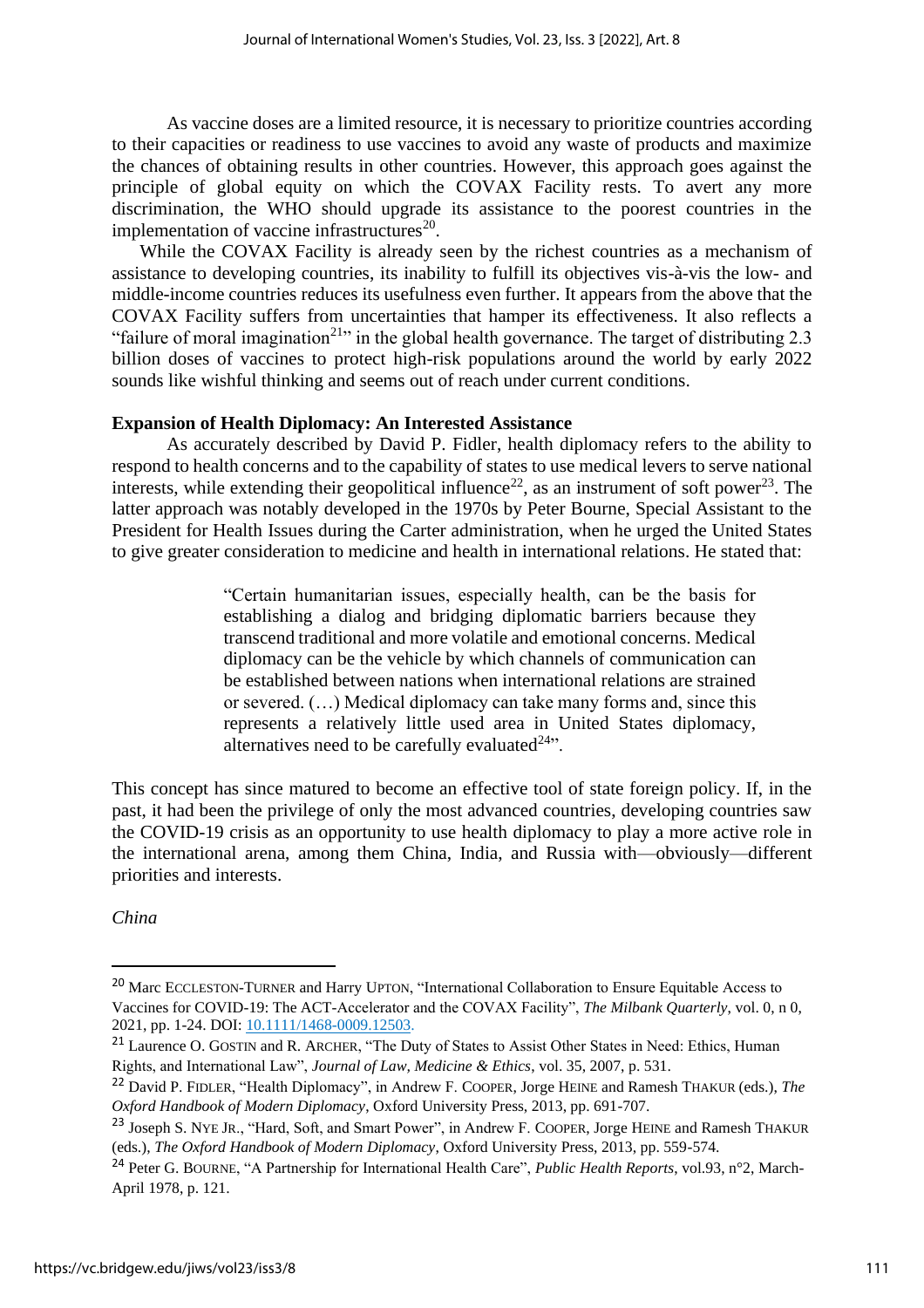President Xi Jinping announced in 2013 an important shift in his foreign policy with the *Silk Road Economic Belt* and the *21st Century Maritime Silk Road*, collectively referred to as the *Belt and Road Initiative (BRI)*. The BRI is considered as an ambitious international investment program dedicated to strengthening China's connectivity by building ports, rails, and land infrastructures to link Asia, Europe, and Africa. This investment strategy has been extended to other sectors, such as science and technology, energy, culture, tourism, and health.

One of the objectives of the BRI is to enhance "people to people band". To that effect, China's proposal is to:

> "…strengthen cooperation (…) on epidemic information sharing, the exchange of prevention and treatment technologies and the training of medical professionals and improve (…) capability to jointly address public health emergencies. [China] will provide medical assistance and emergency medical aid to relevant countries and carry out practical cooperation in maternal and child health, disability rehabilitation, and major infectious diseases including AIDS, tuberculosis and malaria. [China] will also expand cooperation on traditional medicine<sup>25</sup>".

This strategy was further developed by different health-themed forums<sup>26</sup> and through a Memorandum of Understanding with the WHO setting up a joint *Health Silk Road* (HSR) in  $2007<sup>27</sup>$ . Due to the Coronavirus pandemic and related economic difficulties, Beijing has since modified the BRI priorities. The *Health Silk Road*, now the spearhead of its foreign policy, has shifted "from a venue for sharing medical knowledge to a route for aid delivery<sup>28"</sup>.

At the start of the crisis, China was criticized for not promptly reporting infections, contributing to the spread of the disease. After regaining control of the sanitary situation on its territory, Beijing sought to improve its reputation as a decisive actor in the fight against the virus and not, or no longer, as the source of the disease.

Due to the lack of health governance by world actors such as the United States and the European Union, China tried to present itself as a responsible and committed leader, concerned about the common well-being and wishing to promote international cooperation<sup>29</sup>.

<sup>&</sup>lt;sup>25</sup> National Development and Reform Commission, Ministry of Foreign Affairs and Ministry of Commerce, *Vision and Actions on Jointly Building Silk Road Economic Belt and 21st Century Maritime Silk Road*, 28 March 2015. Document available at: [https://www.fmprc.gov.cn/mfa\\_eng/zxxx\\_662805/t1249618.shtml.](https://www.fmprc.gov.cn/mfa_eng/zxxx_662805/t1249618.shtml)

<sup>&</sup>lt;sup>26</sup> For example, the China-Central and Eastern European Countries Health Ministers Forum (2015), the China-Arab States Health Cooperation Forum (2015), the China-ASEAN Health Cooperation Forum (2016), and the Belt and Road High-Level Meeting for Health Cooperation: Towards a Health Silk Road (2017).

<sup>27</sup> An BAIJIE, "WHO, China Sign Pact Establishing 'Health Silk Road'", *China Daily*, 19 January 2017. Available at: [https://www.chinadaily.com.cn/business/2017wef/2017-01/19/content\\_27993857.htm.](https://www.chinadaily.com.cn/business/2017wef/2017-01/19/content_27993857.htm) See also, WHO, News Release, *New Vision and Strengthened Partnership for WHO and China*, 21 August 2017 [https://www.who.int/news/item/21-08-2017-new-vision-and-strengthened-partnership-for-who-and-china.](https://www.who.int/news/item/21-08-2017-new-vision-and-strengthened-partnership-for-who-and-china)

<sup>28</sup> Cao JIAHAN, "Toward a Health Silk Road. China's Proposal for Global Health Cooperation", *China Quarterly of International Strategic Studies*, vol. 6, n°1, p. 25.

<sup>29</sup> Anna KOBIERECKA and Michal M. KOBIERECHI, "Coronavirus diplomacy: Chinese Medical Assistance and its Diplomatic Implications", *International Politics*, 2021[, https://doi.org/10.1057/s41311-020-00273-1.](https://doi.org/10.1057/s41311-020-00273-1)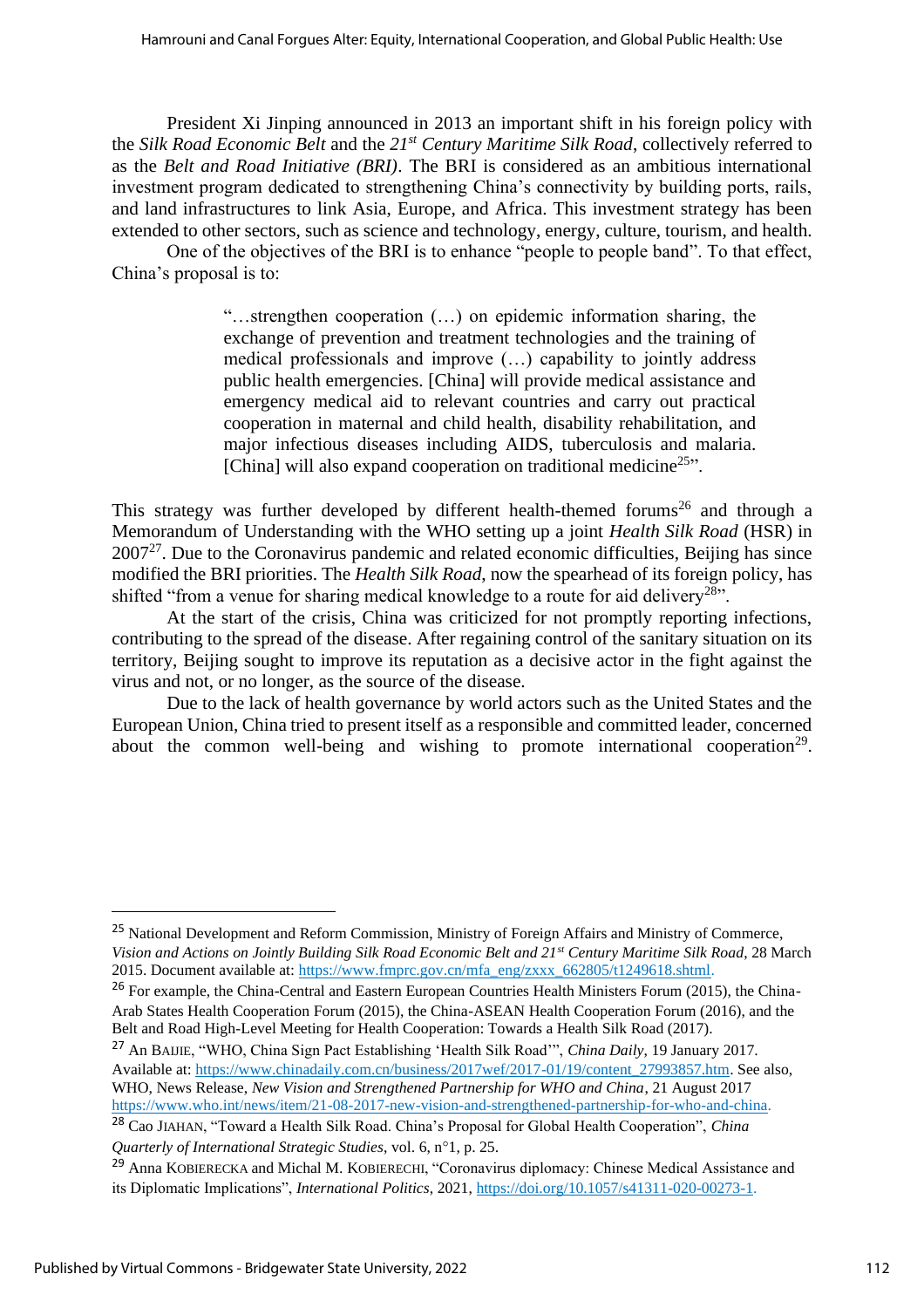Commentators even suggested that Chinese health diplomacy during the pandemic was a way to ascertain the hegemon status<sup>30</sup> of the country and to reshape global order<sup>31</sup>.

In that spirit, and having quickly succeeded in controlling the spread of the Coronavirus, Beijing showed a great interest in offering other countries advice and assistance. As Italy was in a critical situation, the Chinese President called its Prime Minister in March 2020 to assure him of his support, further indicating that "in the spirit of solidarity, China will send additional medical teams and experts to Italy and provide medical supplies and other assistance to the best of its ability<sup>32</sup>". President Xi Jinping also affirmed that China was "ready to work with Italy to contribute to international cooperation on epidemic control and to build the 'Health Silk Road'<sup>33</sup>".

With the spread of the virus, China has been able to play a major role as one of the largest suppliers of medical equipment since 44% of the world's exports of face masks originate from China in 2018<sup>34</sup>.

From providing aid and assistance to other countries (*mask diplomacy*) China is now focusing on vaccines delivery (*vaccine diplomacy*) 35 .

*Mask diplomacy* is the strategy led by China to deliver large quantities of medical equipment (testing kits, ventilators, masks, personal protective equipment (PPE), and other medical resources. Aiming to cultivate friendships and to "win hearts and minds $36$ ", Beijing acted like a benevolent actor and provided aid and assistance everywhere (Asia, Africa, Europe, Latin-American Countries), especially to developing countries: millions of facemasks and test kits were sent worldwide. China also sent medical teams and experts to support local initiatives to combat the virus. China thus emerged as a "high-profile humanitarian aid provider $37$ " and did not hesitate to stage its donations for political communication purposes and to relay governments' testimonies of gratitude<sup>38</sup>. While appealing publicly to multilateral cooperation, this strategy was pursued throughout the whole vaccine research and development phase.

As to vaccine diplomacy, the starting point was the announcement by President Xi Jinping on May 18, 2020, in a speech to the WHO, of a call to recognize the future vaccine as

<sup>30</sup> Priya GAUTTAM, Bawa SINGH, and Jaspal KAUR, "COVID-19 and Chinese Global Health Diplomacy: Geopolitical Opportunity for China's Hegemony?", *Millennial Asia*, vol. 11, Issue 3, 2020, pp. 318-340.

<sup>31</sup> Kurt M. CAMPBELL and Rush DOSHI, "The Coronavirus Could Reshape Global Order", *Foreign Affairs*, Mach 2020. Available at: [https://www.foreignaffairs.com/articles/china/2020-03-18/coronavirus-could-reshape](https://www.foreignaffairs.com/articles/china/2020-03-18/coronavirus-could-reshape-global-order)[global-order.](https://www.foreignaffairs.com/articles/china/2020-03-18/coronavirus-could-reshape-global-order)

<sup>32</sup> Ministry of Foreign Affairs of the People's Republic of China, News Release, *President Xi Jinping Talked with Italian Prime Minister Giuseppe Conte over the Phone*, 16 March 2020. Available at: [https://www.fmprc.gov.cn/mfa\\_eng/zxxx\\_662805/t1756887.shtml.](https://www.fmprc.gov.cn/mfa_eng/zxxx_662805/t1756887.shtml)

<sup>33</sup> *Ibid.*

<sup>34</sup> Andreas FUCHS et al., "Mask Wars: China's Exports of Medical Goods in Times of COVID-19", cege Discussion Papers n° 398, University of Göttingen, Center for European, Governance and Economic Development Research (cege), Göttingen. Document available at: [http://wwwuser.gwdg.de/~cege/Diskussionspapiere/DP398.pdf.](http://wwwuser.gwdg.de/~cege/Diskussionspapiere/DP398.pdf)

<sup>35</sup> Mercator Institute for China Studies, "China's Vaccine Diplomacy. Partnering for Trials in at least 16 countries worldwide", 8 October 2020. Available at: [https://merics.org/en/short-analysis/chinas-vaccine](https://merics.org/en/short-analysis/chinas-vaccine-diplomacy-partnering-trials-least-16-countries-worldwide)[diplomacy-partnering-trials-least-16-countries-worldwide.](https://merics.org/en/short-analysis/chinas-vaccine-diplomacy-partnering-trials-least-16-countries-worldwide)

<sup>36</sup> Nicholas R. SMITH and Tracey FALLON, "An Epochal Moment? The COVIS-19 Pandemic and China's International Order Building, *World Affairs*, vol. 183, n°3, pp. 235-255. DOI: [10.1177/0043820020945395.](http://dx.doi.org/10.1177/0043820020945395)

<sup>37</sup> Priya GAUTTAM, Bawa SINGH, and Jaspal KAUR, "COVID-19 and Chinese Global Health Diplomacy: Geopolitical Opportunity for China's Hegemony?", *op.cit.,* p. 325.

<sup>38</sup> Bartosz KOWALSKI, "China's Mask Diplomacy in Europe: Seeking Foreign Gratitude and Domestic Stability", *Journal of Current Chinese Affairs*, 2021, pp. 1-18. Document available at: [https://doi.org/10.1177/18681026211007147.](https://doi.org/10.1177%2F18681026211007147)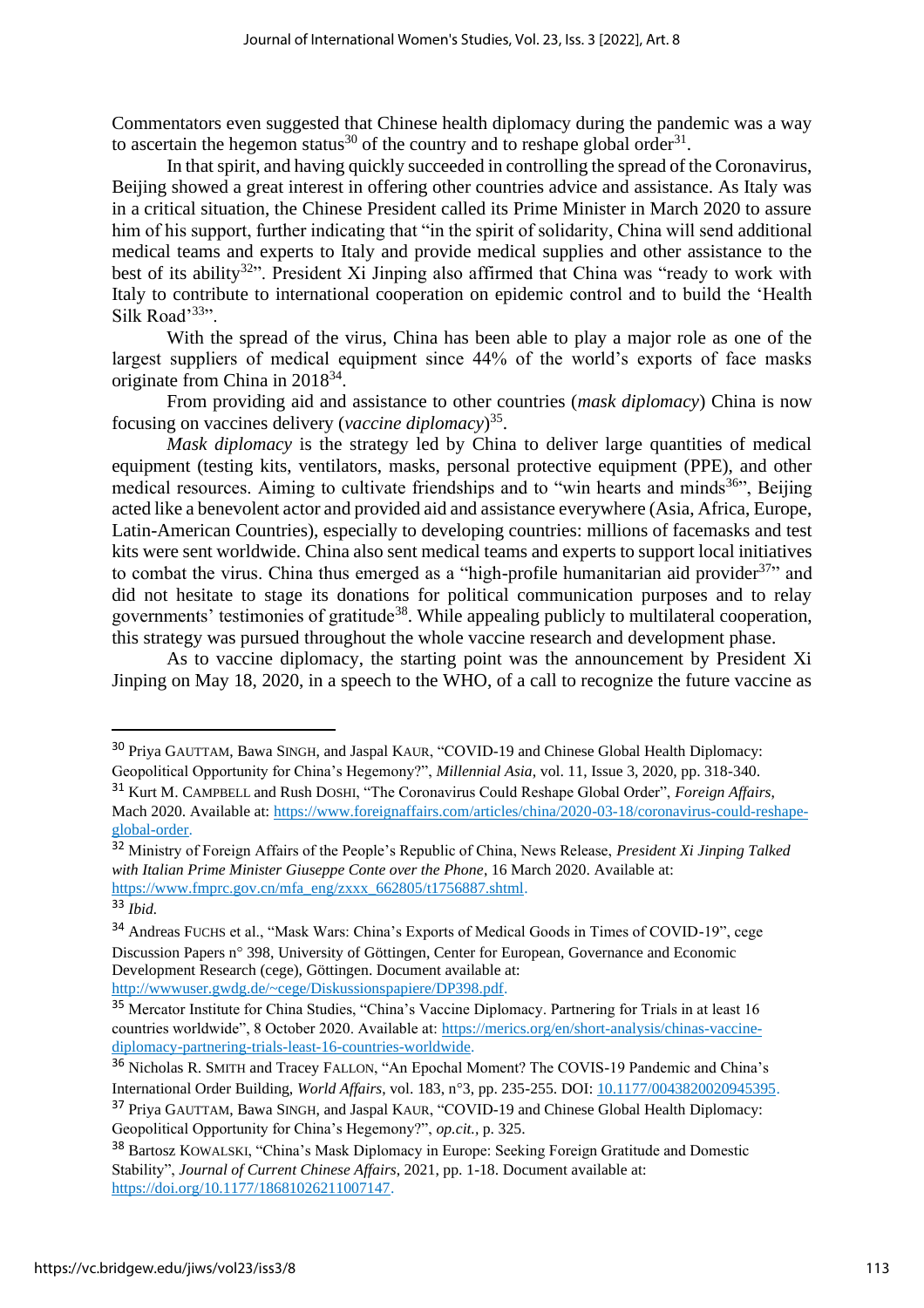a "global public good" to ensure its "accessibility and affordability in developing countries<sup>39</sup>". The call strongly contrasted with the letter sent the same day by President Trump to the WHO threatening to permanently freeze its funding and to reconsider U.S membership. In pursuance of the HSR discourse on the need to work for international cooperation, China also joined the COVAX Facility.

After China's health authorities authorized several homegrown COVID-19 vaccines for general use, the United Arab Emirates was the first country to approve in 2020 the Chinese's vaccine *Sinopharm*. Bahrain, Egypt, and Morocco quickly followed suit, increasing Chinese influence in the Middle East and North Africa (MENA) region<sup>40</sup>.

When two Chinese vaccines (*Sinopharm* and *Sinovac*) were added to the WHO's *Emergency Use Listing* (meaning that they passed quality, safety, and efficacy requirements and are following manufacturing and quality management standards), allowing their distribution in the COVAX Facility and increasing overall access to products, it was considered as a welcome recognition of the effectiveness of Chinese vaccines, long criticized for their lack of transparency on scientific data.

China continues to make every effort to carry out its strategy to ensure its leadership position in the fight against the virus. By June 2021, "China has provided more than 350 million doses of vaccines to the international community, including vaccine assistance to over 80 countries and vaccine exports to more than 40 countries<sup>41</sup> with a total of 25 million doses donated<sup>42</sup>. China has also committed 10 million doses of COVID-19 vaccines to the COVAX Facility and has announced a donation of 200,000 doses of vaccines and USD 1 million to the United Nations Relief and Works Agency for Palestine Refugee in the Near East to help the Palestinians<sup>43</sup>.

Chinese vaccine diplomacy is not limited to the supply of vaccines. Transfer of technologies and establishment of partnerships are also doing their part. The United Arab Emirates is on its way to manufacture and distribute the *Sinopharm* vaccine<sup>44</sup>, and Morocco plans to do the same to make it accessible to the African continent<sup>45</sup>.

*India*

<sup>39</sup> Sarah WHETON, "Chinese Vaccine Would Be 'Global Public Good', Xi says", *Politico*, 18 Mai 2020. Available at: [https://www.politico.eu/article/chinese-vaccine-would-be-global-public-good-xi-says/.](https://www.politico.eu/article/chinese-vaccine-would-be-global-public-good-xi-says/)

<sup>40</sup> Tin Hinane EL KADI and Sophie ZINSER, "Beijing's vaccine diplomacy goes beyond political rivalry", Chatham House, 22 February 2021. Available at: [https://www.chathamhouse.org/2021/02/beijings-vaccine](https://www.chathamhouse.org/2021/02/beijings-vaccine-diplomacy-goes-beyond-political-rivalry)[diplomacy-goes-beyond-political-rivalry.](https://www.chathamhouse.org/2021/02/beijings-vaccine-diplomacy-goes-beyond-political-rivalry)

<sup>41</sup> Ministry of Foreign Affairs of the People's Republic of China, *Foreign Ministry Spokesperson Wang Wenbin's Regular Press Conference on June 2*, 2021. Available at:

https://www.fmprc.gov.cn/mfa\_eng/xwfw\_665399/s2510\_665401/2511\_665403/t1880861.shtml. <sup>42</sup> BRIDGE, China COVID-19 Vaccine Tracker, June 2021. Available at: [https://bridgebeijing.com/our](https://bridgebeijing.com/our-publications/our-publications-1/china-covid-19-vaccines-tracker/)[publications/our-publications-1/china-covid-19-vaccines-tracker/.](https://bridgebeijing.com/our-publications/our-publications-1/china-covid-19-vaccines-tracker/)

<sup>43</sup> *Ibid.*

<sup>44</sup> Shireena AL NOWAIS, "UAE secures deal to manufacture Sinopharm vaccine ahead of major inoculation push", *The National*, 5 January 2021. Available at: [https://www.thenationalnews.com/uae/health/uae-secures](https://www.thenationalnews.com/uae/health/uae-secures-deal-to-manufacture-sinopharm-vaccine-ahead-of-major-inoculation-push-1.1140999)[deal-to-manufacture-sinopharm-vaccine-ahead-of-major-inoculation-push-1.1140999.](https://www.thenationalnews.com/uae/health/uae-secures-deal-to-manufacture-sinopharm-vaccine-ahead-of-major-inoculation-push-1.1140999)

<sup>45</sup> Kingdom of Morocco, Ministry of Foreign Affairs African Cooperation and Moroccan Expatriates, News Release, *Mr. Nasser Bourita: The Cooperation Agreements Between Rabat and Beijing on the Clinical Trials of the Vaccine Against COVID-19 Consolidate and Strengthen the Dynamic of Cooperation Between the Two Countries*, 20 August 2020. Available at: [https://www.diplomatie.ma/en/mr-nasser-bourita-cooperation](https://www.diplomatie.ma/en/mr-nasser-bourita-cooperation-agreements-between-rabat-beijing-clinical-trials-vaccine-against-covid-19-%E2%80%9Cconsolidate-and-strengthen%E2%80%9D-dynamic-cooperation-between-two-countries)[agreements-between-rabat-beijing-clinical-trials-vaccine-against-covid-19-%E2%80%9Cconsolidate-and](https://www.diplomatie.ma/en/mr-nasser-bourita-cooperation-agreements-between-rabat-beijing-clinical-trials-vaccine-against-covid-19-%E2%80%9Cconsolidate-and-strengthen%E2%80%9D-dynamic-cooperation-between-two-countries)[strengthen%E2%80%9D-dynamic-cooperation-between-two-countries.](https://www.diplomatie.ma/en/mr-nasser-bourita-cooperation-agreements-between-rabat-beijing-clinical-trials-vaccine-against-covid-19-%E2%80%9Cconsolidate-and-strengthen%E2%80%9D-dynamic-cooperation-between-two-countries)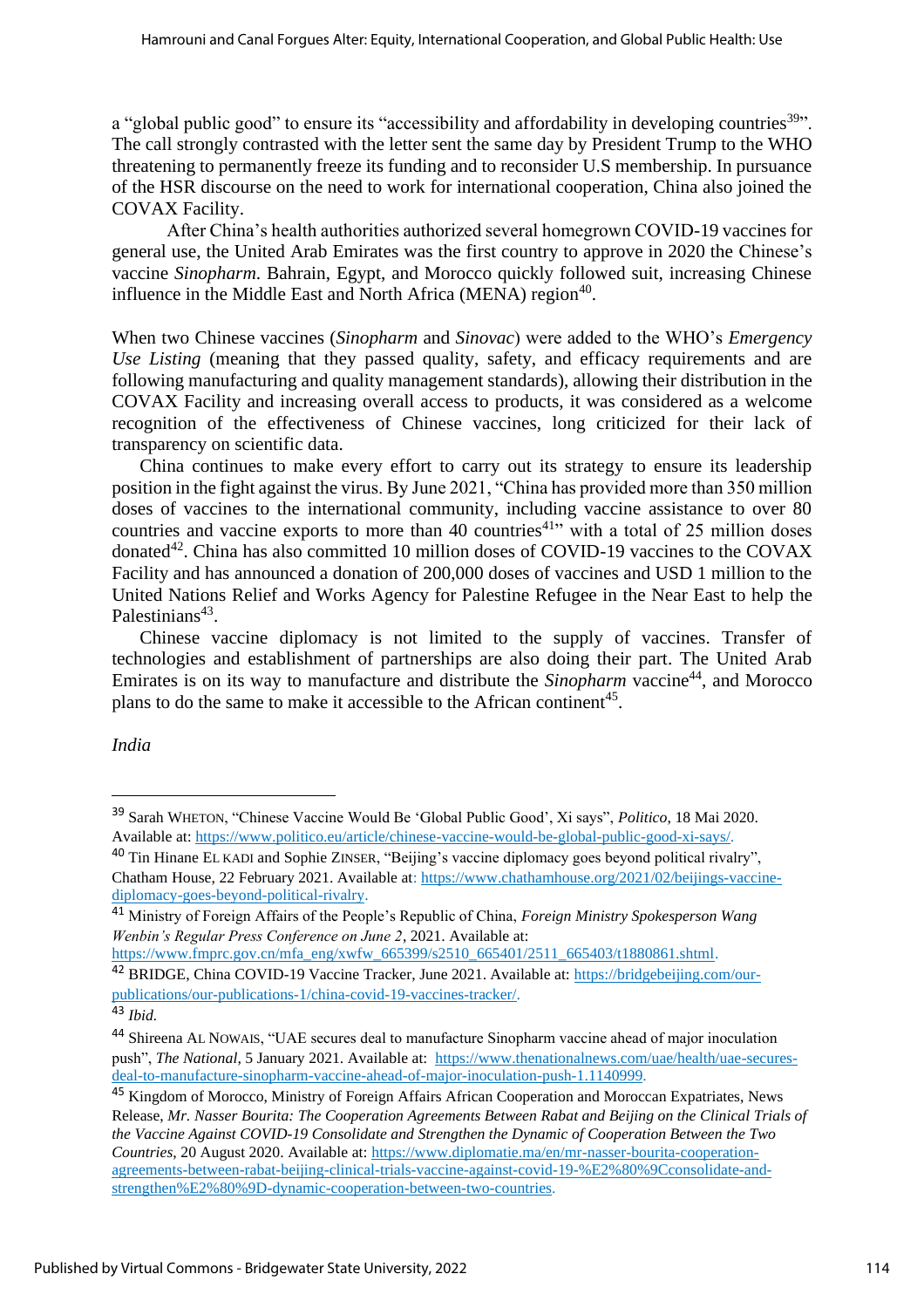With the adoption of the *Patent Act*<sup>46</sup> in 1970, India has become one of the most important generic pharmaceutical industries<sup>47</sup>, supplying affordable medicines to a large number of countries. From the beginning of the COVID-19 outbreak, the country decided to participate in the global effort to guarantee access to vaccines to all in developing vaccine diplomacy. Known as being the "pharmacy of the world<sup>48</sup>", India has the material capacity to produce at low cost "over 3 billion coronavirus disease 2019 (COVID-19) vaccine doses  $annually^{49}$ .

The *Vaccine Maitri* policy or the *Vaccine Friendship* policy is the public diplomacy initiative of the Indian government to provide vaccines to many countries. To that effect, Indian manufacturers signed exclusive license agreements with foreign factories to produce considerable quantities of COVID-19 vaccines. For example, in June 2020, the *Serum Institute of India*, the world's largest vaccine manufacturer, reached a licensing agreement with *AstraZeneca* to supply one billion doses of the Oxford's University vaccine for low- and middle-income countries.

India has also worked to consolidate its role of provider of humanitarian assistance and disaster relief as mentioned by Prime Minister Narendra Modi:

> "We have always prided ourselves as the first responder in our region – a friend in need. Be it earthquakes, cyclones, or any other natural or human-made crisis, India has responded with speed and solidarity. In our joint fight against COVID, we have extended medical and other assistance to over 150 countries. We also helped create a SAARC [South Asian Association for Regional Cooperation] COVID emergency fund in our neighborhood $50$ ".

If the Indian government is committed to providing vaccine doses to developing countries, it also favors regional diplomacy<sup>51</sup> distribution. In conformity with its *Neighborhood First* foreign policy, priority is given to South Asian neighbors. To ensure political stability, which is a fundamental condition for the development of the region,<sup>52</sup> and strengthen India's relations with its geographical environment, the government exports vaccines free of cost to Bhutan, Maldives, Bangladesh, Nepal, Myanmar, Mauritius, Seychelles, Sri Lanka, and Afghanistan.

<sup>50</sup> Government of India, Ministry of Foreign Affairs, Media Center, *PM's Address in ECOSOC Commemoration of UN's 75th Anniversary*, 17 July 2020. Available at: [https://mea.gov.in/Speeches-](https://mea.gov.in/Speeches-Statements.htm?dtl/32838/PMs_Address_in_ECOSOC_commemoration_of_UNs_75th_Anniversary)

[https://mea.gov.in/rajya-sabha.htm?dtl/31673/QUESTION+NO3692+NEIGHBOURHOOD+FIRST+POLICY.](https://mea.gov.in/rajya-sabha.htm?dtl/31673/QUESTION+NO3692+NEIGHBOURHOOD+FIRST+POLICY)

<sup>46</sup> The Patents Act 1970 (No. 39 of 1970), *Gazette of India*, 1970-09-21, Part II, Sec. 1.

<sup>47</sup> Biswajit DHAR and Reji K. JOSEPH, "The Challenges, Opportunities and Performance of the Indian Pharmaceutical Industry Post-TRIPS', in Kung-Chung LIU and Uday S. RACHERLA (eds.), *Innovation, Economic Development, and Intellectual Property in India and China*, ARCIALA Series on Intellectual Assets and Law in Asia, Singapore, Springer, 2019, pp. 299-323.

<sup>48</sup> Biswajit DHAR, "India's Vaccine Diplomacy", *Global Policy*, April 2021. Available at: [https://www.globalpolicyjournal.com/blog/08/04/2021/indias-vaccine-diplomacy.](https://www.globalpolicyjournal.com/blog/08/04/2021/indias-vaccine-diplomacy)

<sup>49</sup> Khan SHARUN and Kuldeep DHAMA, "India's Role in COVID-19 Vaccine Diplomacy", *Journal of Travel Medicine*, 2021, taab064, [https://doi.org/10.1093/jtm/taab064.](https://doi.org/10.1093/jtm/taab064)

Statements.htm?dtl/32838/PMs\_Address\_in\_ECOSOC\_commemoration\_of\_UNs\_75th\_Anniversary.

<sup>51</sup> Smurti S. PATTANAIK, "COVID-19 Pandemic and India's Regional Diplomacy", *South Asian Survey*, vol. 28, Issue 1, 2021, pp. 92-110. DOI: [10.1177/0971523121999293.](https://doi.org/10.1177/0971523121999293)

<sup>52</sup> Government of India, Ministry of Foreign affairs, Media Center, *Question n 3692 Neighbourhood First Policy*, 25 July 2019. Available at: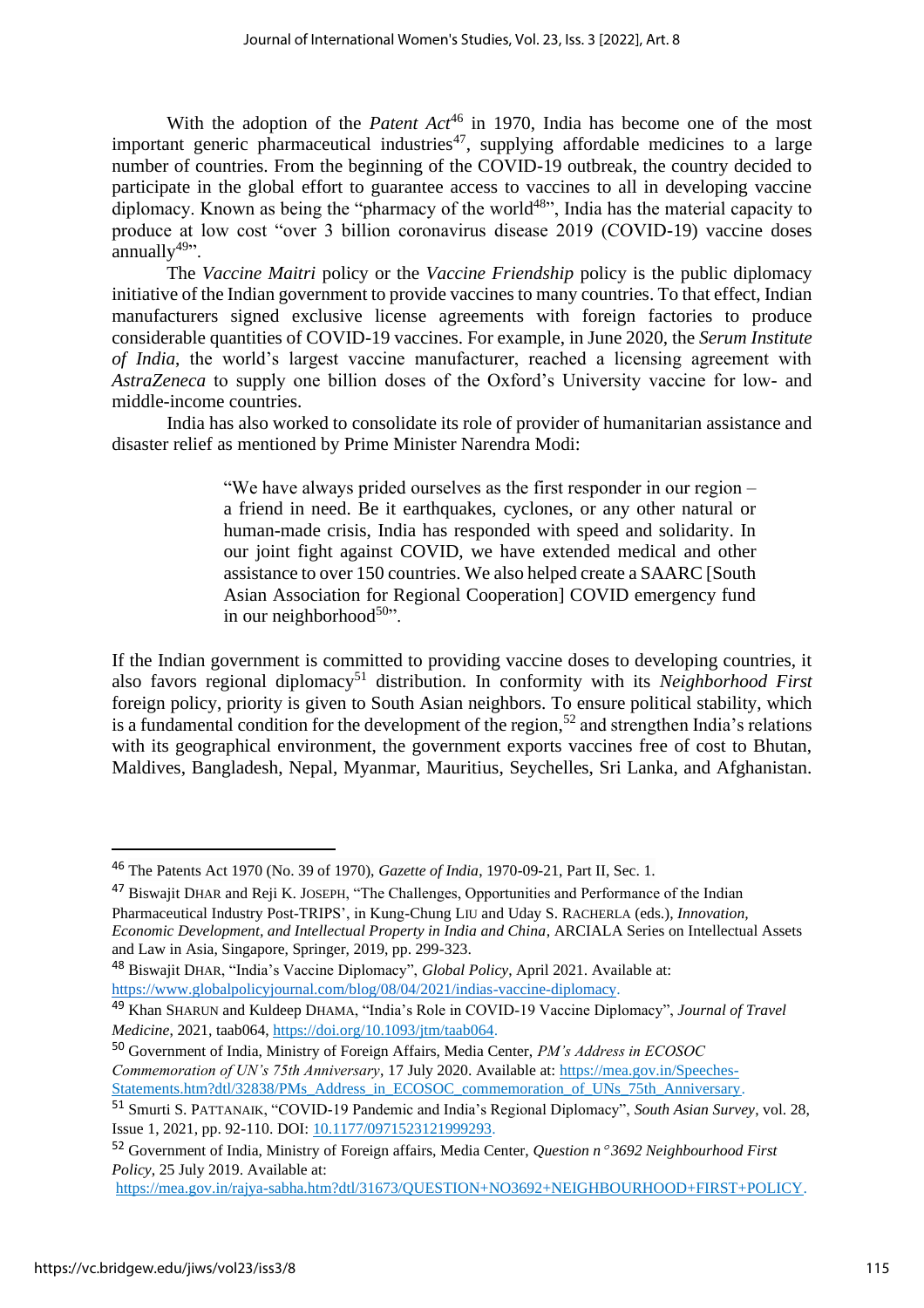Health diplomacy is also useful to push back Chinese claims to regional dominance and thwart the *Belt and Road Initiative*<sup>53</sup> by securing the loyalty of close neighbors.

Those plans have since been reviewed following the deterioration of the sanitary situation in the country. India seems to have toned down, at least for now, its regional and global policy. It does not mean that the country's ambitions and reach out policy cannot return once the epidemics will be controlled nationally.

#### *Russia*

Russia has adopted a different "inner" approach in using health diplomacy to serve its own political and economic interests, in particular to call off Western sanctions though its appeals to international solidarity and cooperation. In a letter to the UN Secretary-General Antonio Guterres, eight countries<sup>54</sup>, among them Russia, requested in March 2020 the lifting of unilateral sanctions imposed on them to fight the pandemic. They argued that such restrictions were hindering their ability to effectively combat the disease and had a disastrous impact on the economic and humanitarian situation<sup>55</sup>.

Secretary-General Guterres obliged in the following terms:

"sanctions imposed on countries should be waived to ensure access to food, essential supplies and access to COVID-19 tests and medical support. This is time for solidarity not exclusion<sup>56</sup>.

Without evoking the sanctions, the UN General Assembly Resolution 74/270 *Global solidarity to fight the coronavirus disease 2019 (COVID-19) pandemic*<sup>57</sup> only renewed its commitment "to help people and societies in special situations, especially the weakest and most vulnerable".

Russia threw itself headlong in the vaccine race to regain its reputation as a competitive leader in scientific research. Its efforts paid off when national authorities, the first in their class, approved, on 11 August 2020, a COVID-19 vaccine. Called *Sputnik* in reference to the firstever artificial Earth satellite launched by the Soviet Union on 4 October 1957, Russia yearned to reiterate the exploit.

In the eyes of the international community, despite the fact that the vaccine was developed by the Gamaleya National Centre of Epidemiology and Microbiology, one of Russia's most renewed scientific institutes, the announcement was clearly premature. Third phase trials had not been carried out and the scientific community and foreign governments pinpointed the lack of data transparency. The *Russian Direct Investment Fund* (RDIF) had to launch a major media campaign to convince the international community of the effectiveness of the vaccine.

<sup>53</sup> See Saroj Kumar ARYAL, "India's 'Neighbourhood First' Policy and the Belt & Road Initiative (BRI)", *Asian Journal of Comparative Politics*, May 2021. DOI: [10.1177/20578911211014282.](https://doi.org/10.1177/20578911211014282) 

<sup>54</sup> Russia, China, Venezuela, Iran, Nicaragua, Cuba, North Korea, Syria.

<sup>55</sup> Ministry of Foreign Affairs of the Russian Federation, News Release, *Comment by the Information and Press Department on UN Secretary-General Antonio Guterres' Appeal to Revise Unilateral Sanctions*, 15 September 2020. Available at:

[https://www.mid.ru/en/foreign\\_policy/news/-/asset\\_publisher/cKNonkJE02Bw/content/id/4339840.](https://www.mid.ru/en/foreign_policy/news/-/asset_publisher/cKNonkJE02Bw/content/id/4339840)

<sup>56</sup> United Nations, Shared responsibility, Global solidarity. Responding to socio-economic impacts of COVID-19, March 2020, p.15. Available at:

[https://www.un.org/sites/un2.un.org/files/sg\\_report\\_socio-economic\\_impact\\_of\\_covid19.pdf.](https://www.un.org/sites/un2.un.org/files/sg_report_socio-economic_impact_of_covid19.pdf)

<sup>57</sup> United Nations General Assembly, Resolution 74/270, *Global solidarity to fight the coronavirus disease 2019 (COVIS-19) pandemic,* 2 April 2020, *A/74/L.52*, New York, United Nations, [https://www.un.org/pga/74/wp-content/uploads/sites/99/2020/03/A-74-L.52.pdf.](https://www.un.org/pga/74/wp-content/uploads/sites/99/2020/03/A-74-L.52.pdf)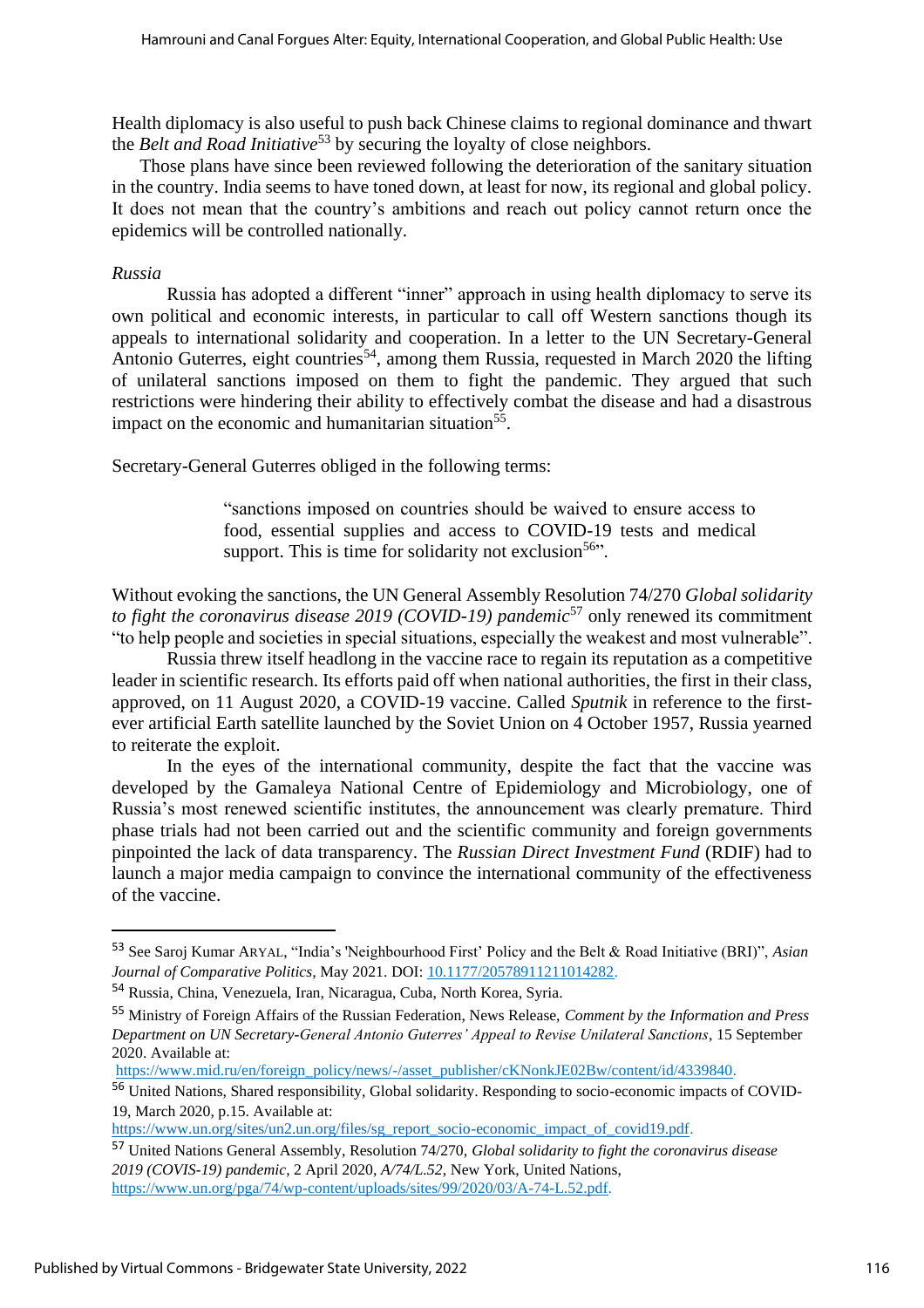In reaction, Russia preferred to address the European Union shortcomings towards its neighbors by distributing vaccine doses to Eastern Europe and the Balkans. It further stressed the great effectiveness of the national vaccine in comparison to those of the West, the "best in the world" according to President Putin. The RDIF relayed this information in advertising its 97.8% efficacy against COVID cases and 100% efficacy against severe cases of COVID in UAE<sup>58</sup> as well as its high 94.3% efficacy and high safety profile during the vaccination campaign in Bahrain<sup>59</sup>. For Krill Dimitriev, CEO of the RDIF:

> "Sputnik V complies with the highest healthcare standards while demonstrating safety and efficacy during the vaccination in UAE. Sputnik is one of the best COVID vaccines in the world as confirmed by data from Argentina, Serbia, San-Marino, Bahrain, Hungary, Mexico, and other countries. Administering the Russian vaccine helps create durable immunity among the population and provides for lifting the restrictions and returning to normal life".

Since then, Russia has been helping developing countries to obtain vaccine doses, especially in Latin America and Africa. *Sputnik V* is now approved by 67 States.

The Kremlin also favored the foreign production of the vaccine in Argentina, China, India, the Republic of Korea, and Belarus among several other countries. Pending the approval of the vaccine for distribution in Europe by the *European Medicines Agency*, deals have already been concluded with the RDIF to launch the production of *Sputnik V*. The Swiss pharmaceutical company Adienne Pharma & Biotech SA became the first Europe-based manufacturer to sign such agreements followed by companies from Spain, Italy, France, and Germany. Two EU Member States nevertheless stood out. Hungary and Slovakia have already granted emergency approval and began inoculation of the vaccine.

A peer-reviewed analysis in the prestigious medical journal *The Lancet* and confirming the safety and efficacity<sup>60</sup> of the *Sputnik V* vaccine has been largely used by the RDIF as a tool of communication. The marketing campaign appears to be working since more than 40 states have authorized the vaccine since the publication. According to commentators, however, the importance given to such reports cannot replace official regulatory authorities' analysis<sup>61</sup>.

## **Cooperation to Rethink: The Principle of Common but Differentiated Responsibilities Against the Pandemics**

International cooperation through the COVAX mechanism, or exercised by states' health diplomacy, is not up to expectations. It is more urgent than ever to find ways to revitalize

[safety-profile-during-the-vaccination-campaign-in/.](https://sputnikvaccine.com/newsroom/pressreleases/sputnik-v-demonstrates-high-94-3-efficacy-and-high-safety-profile-during-the-vaccination-campaign-in/)

<sup>58</sup> Sputnik V, Press Releases, *Sputnik V has demonstrated 97.8 % efficacy against COVID cases and 100 % efficacy against severe cases of COVID in UAE*, 29 June 2021. Available at: [https://sputnikvaccine.com/newsroom/pressreleases/sputnik-v-has-demonstrated-97-8-efficacy-against-covid-](https://sputnikvaccine.com/newsroom/pressreleases/sputnik-v-has-demonstrated-97-8-efficacy-against-covid-cases-and-100-efficacy-against-severe-cases-o/)

[cases-and-100-efficacy-against-severe-cases-o/.](https://sputnikvaccine.com/newsroom/pressreleases/sputnik-v-has-demonstrated-97-8-efficacy-against-covid-cases-and-100-efficacy-against-severe-cases-o/)

<sup>59</sup> Sputnik V, Press Releases, *Sputnik V demonstrates high 94.3 % efficacy and safety profile during the vaccination campaign in Bahrain*, 10 June 2021. Available at: [https://sputnikvaccine.com/newsroom/pressreleases/sputnik-v-demonstrates-high-94-3-efficacy-and-high-](https://sputnikvaccine.com/newsroom/pressreleases/sputnik-v-demonstrates-high-94-3-efficacy-and-high-safety-profile-during-the-vaccination-campaign-in/)

<sup>60</sup> Ian JONES and Polly ROY, "Sputnik V COVID-19 Vaccine Candidate Appears Safe and Effective", *The Lancet*, vol. 397, Issue 10275, February 2021, pp. 642-643. DOI: [https://doi.org/10.1016/S0140-6736\(21\)00191-4.](https://doi.org/10.1016/S0140-6736(21)00191-4)

<sup>&</sup>lt;sup>61</sup> Christoffer VAN TULLEKEN, "COVID Vaccines: the danger of journals being seen as substitute regulators", *The Conversation*, 20 May 2021. Available at: [https://theconversation.com/covid-vaccines-the-danger-of](https://theconversation.com/covid-vaccines-the-danger-of-journals-being-seen-as-substitute-regulators-160575)[journals-being-seen-as-substitute-regulators-160575.](https://theconversation.com/covid-vaccines-the-danger-of-journals-being-seen-as-substitute-regulators-160575)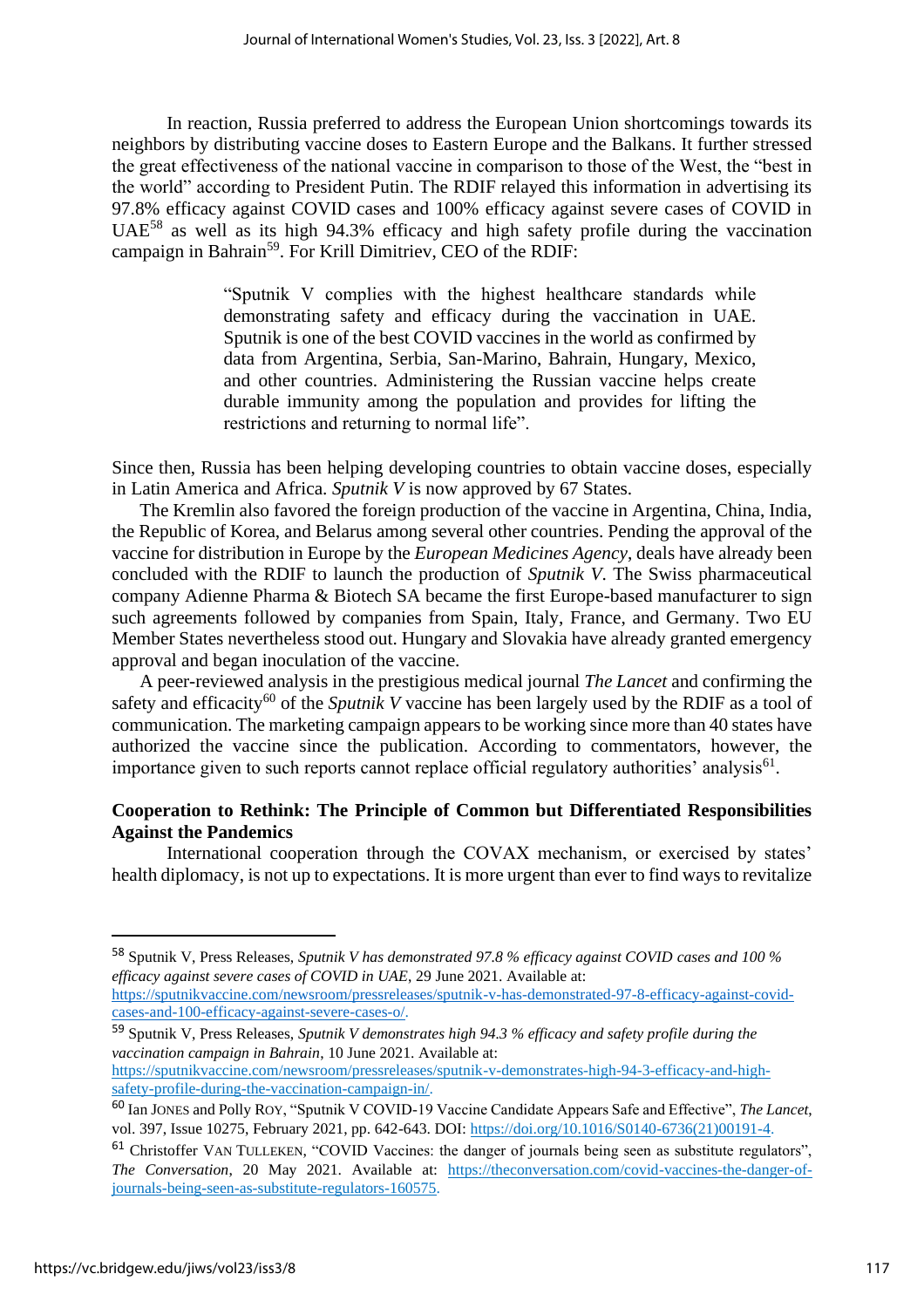collaboration efforts towards greater efficiency. The central question remains whether states have a duty to show real solidarity in times of crisis, especially when public health is at stake.

In the United Nations Millennium Declaration<sup>62</sup>, and in addition to their separate responsibilities to individual societies, it is expressly recognized that heads of states and governments "have a collective responsibility to uphold the principles of human dignity, equality and equity at the global level" and "have a duty therefore to all the world's people, especially the most vulnerable". It is further affirmed that:

> "Global challenges must be managed in a way that distributes the costs and burdens fairly in accordance with the principles of equity and social justice. Those who suffer or who benefit least deserve help from those who benefit most".

If the UN Declaration enunciates states' commitment to cooperate, it is devoid of obligation. It is more a moral or political duty rather than a legal one. No wonder the same also applies in matters of public health. The WTO Doha Declaration on the TRIPS Agreement and Public health<sup>63</sup> states that:

> "(…) while reiterating our commitment to the TRIPS Agreement, we affirm that the agreement can or should be interpreted and implemented in a manner supportive of WTO members' right to protect public health and in particular, to promote access to medicines for all. In this connection, we reaffirm the right of WTO members to use, to the full, the provisions in the TRIPS Agreement, which provide flexibility for this purpose".

While flexibility is accorded to the most vulnerable countries, which evidently do not have sufficient resources to protect public health, it is only granted in a hortatory manner.

If we assume that international cooperation should move beyond intentions, human rights law may provide in our view an adequate framework for increased if not mandatory international cooperation. The well-known "right to life" contains the necessary ideological and legal grounds which may allow such recognition. In its *General Comments*, the UN Human Rights Committee even provides an extensive interpretation of this right in considering it as a "supreme right from which no derogation is permitted<sup>64</sup>", a right "basic to all human rights<sup>65</sup>". Neither the Human Rights Committee, nor the law applicable to human rights explain however how this cooperation should be exercised. It is therefore essential to continue seeking legal tools that will permit effective implementation.

<sup>63</sup> World Trade Organization, *Ministerial Declaration on the TRIPS Agreement and Public Health*, 14 November 2001*, WT/MIN(01)/DEC/2*. Available at:

<sup>62</sup> United Nations, General Assembly Resolution 55/2, *United Nations Millennium Declaration*, 8 September 2000. Available at: [https://www.ohchr.org/EN/ProfessionalInterest/Pages/Millennium.aspx.](https://www.ohchr.org/EN/ProfessionalInterest/Pages/Millennium.aspx)

[https://www.wto.org/english/thewto\\_e/minist\\_e/min01\\_e/mindecl\\_trips\\_e.htm.](https://www.wto.org/english/thewto_e/minist_e/min01_e/mindecl_trips_e.htm)

<sup>64</sup> UN Human Rights Committee (HRC), *General Comment n 6: Article 6 (Right to Life),* Adopted at the Sixteenth session, 30 April 1982, "Compilation of General Comments and General Recommendations adopted by Human Rights Treaty and Bodies", *UN. Doc. HRI/GEN/1/Rev.1(1994)*, p.6. Available at: [https://undocs.org/en/HRI/GEN/1/Rev.1.](https://undocs.org/en/HRI/GEN/1/Rev.1)

<sup>65</sup> UN Human Rights Committee (HRC), *CCPR General Comments n 14: Article 6 (Right to Life) Nuclear Weapons and the Right to life*, Adopted at the Twenty-third session, 9 November 1984. Available at: [https://www.refworld.org/docid/453883f911.html.](https://www.refworld.org/docid/453883f911.html)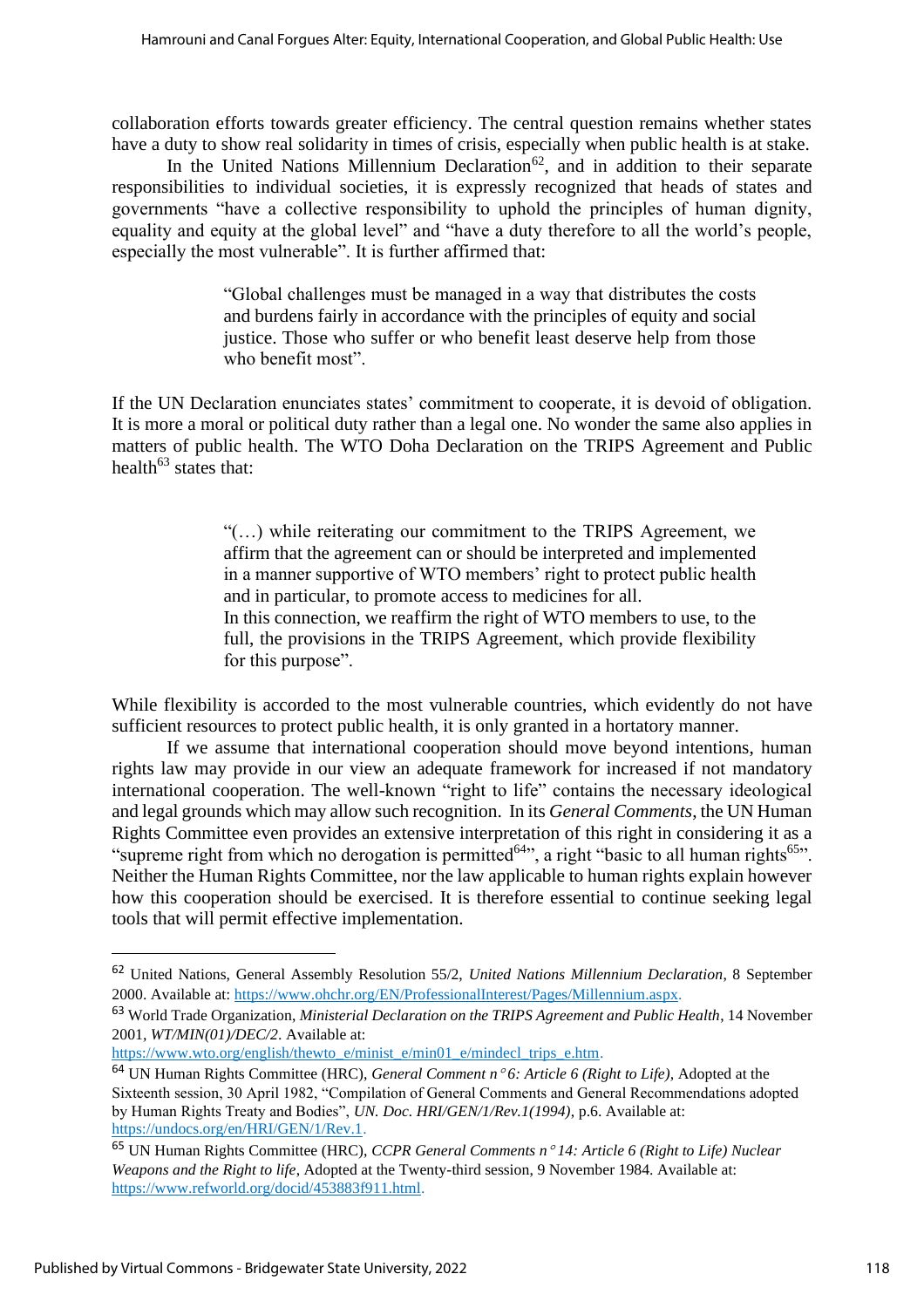For achieving international cooperation goals, states must not be treated unjustly, and their own situation should be fully recognized. According to international law, differentiated treatment grants the necessary equity. In the past, such a concept was used to rebalance economic relations between states. The first United Nations Conference on Trade and Development (UNCTAD) established a system of general preferences applicable to all developing countries without reciprocity, which was then reproduced in the General Agreement on Tariffs and Trade (GATT). By their decision of 25 June 1971 setting up a "Generalized System of Preferences<sup>66</sup>", the Contracting Parties granted a waiver from Article I of GATT (the most-favored-nation clause). During the Tokyo Round, the Contracting Parties gave a permanent legal basis to the preferential treatment of developing countries under the Generalized System of Preferences by Decision L-4903 of 28 November 1979 on the "Differential and more favorable treatment, reciprocity, and fuller participation of developing countries", otherwise known as the *Enabling clause*. This provision makes the preferential treatment lawful and authorizes double standards<sup>67</sup>.

Since then, differentiation has been endorsed in environmental law, where it constitutes the cornerstone of the climate regime. Formalized for the first time by the United Nations Declaration on Environment and Development adopted at the Rio Conference in 1992, the principle of Common but Differentiated Responsibilities (CBDR)<sup>68</sup> has since been included in the United Nations Framework Convention on Climate Change, the Kyoto Protocol of 1997, the Paris Agreement of 2015, and other environmental treaties.

Because the protection of the environment is of common concern and a global public good, this principle organizes the cooperation of all States in the fight against climate change through common but differentiated (because they respond to a justice imperative) responsibilities.

As responsibilities refer to different national contexts and heterogenous economic situations in the context of climate change, states must be treated in a differentiated manner under the principle of equity<sup>69</sup>. It follows that states have differentiated obligations. Although responsibilities are only moral in nature, differentiation in obligations is proportional to the role of States in the environmental degradation and to their financial capacity to fight against all adverse effects of climate change. This is precisely where the notion of equity comes into play.

As a global public good, public health meets the same requirements. State participation must be universal. If a country disassociates itself from the efforts of the international community, or if it practices a *free rider* policy and hopes to benefit from the efforts of others without providing any, then the results would be detrimental to all.

<sup>66</sup> GATT, 25 June 1971, "General System of Preferences", *GATT PC Decision L/3545*. Available at: [https://www.wto.org/gatt\\_docs/English/SULPDF/90840258.pdf.](https://www.wto.org/gatt_docs/English/SULPDF/90840258.pdf)

<sup>67</sup> See Eric CANAL FORGUES ALTER, "Propos introductifs", in Eric CANAL FORGUES ALTER (eds.), *Démocratie et diplomatie environnementales. Acteurs et processus en droit international*, Paris, Pedone, 2015, p. 15.

<sup>68</sup> Principle 7 of the Rio Declaration on Environment and Development of 1992 affirms that "States should cooperate in a spirit of global partnership to conserve, protect and restore the health and integrity of the Earth's ecosystem. In view of the different contributions to global environmental degradation, States have common but differentiated responsibilities. The developed countries acknowledge the responsibility that they bear in the international pursuit of sustainable development in view of the pressure their societies place on the global environment and of the technologies and financial resources they command". For an analysis of the CBDR principle see Maïa-Oumeïma HAMROUNI, *Les responsabilités communes mais différenciées. Contribution à l'étude de la structuration d'un principe général du droit international de l'environnement,* Paris, Pedone, 2018, 372 p.

<sup>69</sup> Maïa-Oumeïma HAMROUNI, "La participation des pays en développement aux accords environnementaux", in Eric CANAL FORGUES ALTER (eds.), *Démocratie et diplomatie environnementales. Acteurs et processus en droit international,* Paris, Pedone, 2015, pp. 29-47.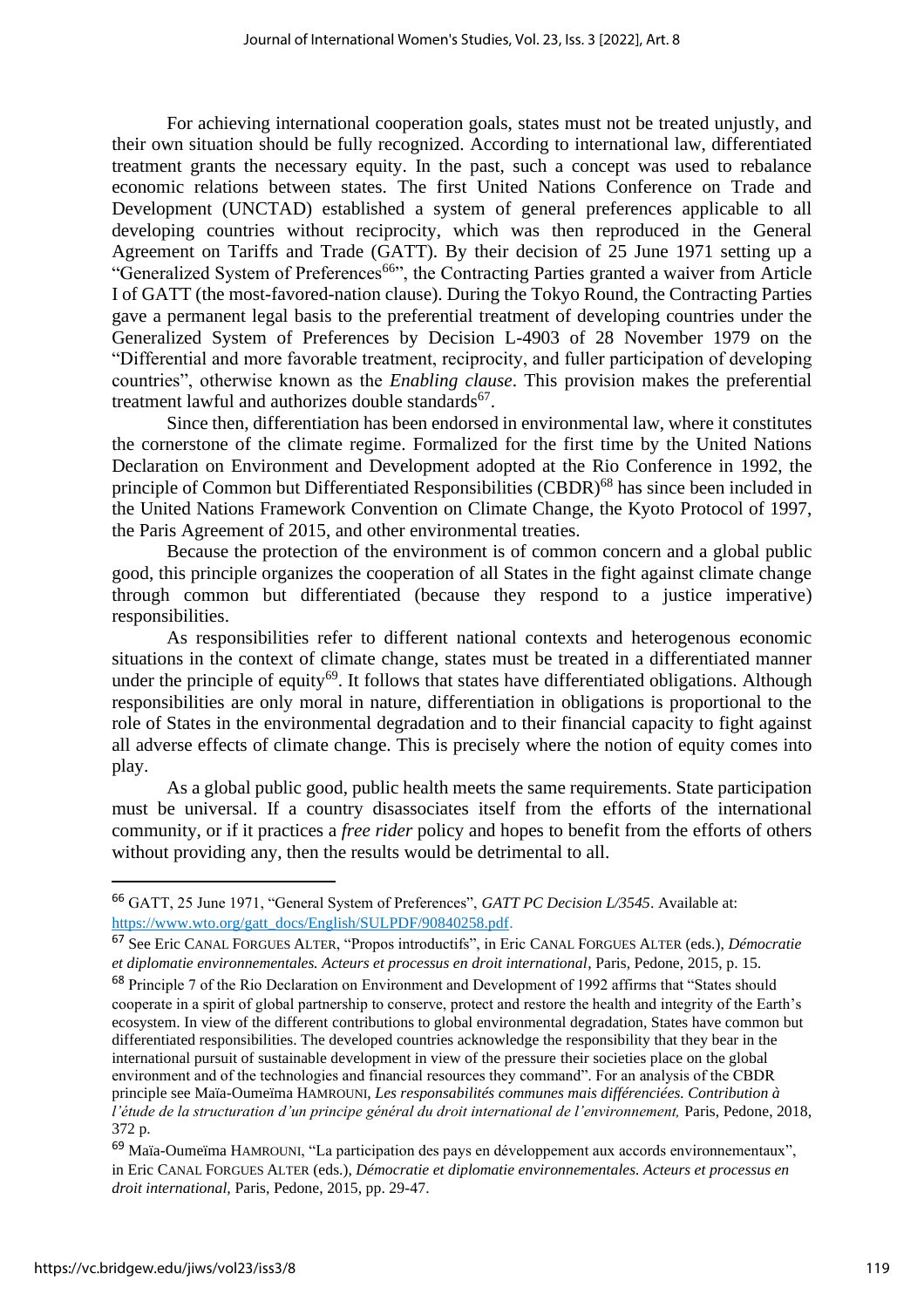In accordance with the CBDR principle, richer countries having the financial and material capacities to fight a health crisis must assist the ones in need to help them comply with their obligations. In other words:

> "with CBDR, it becomes clear that there is a duty placed on the developed world, or on any nation that has the capacity to help, to ensure availability of critical life-saving equipment and treatments to those nations that are in need of the same. They also have a greater responsibility towards contributing resources to accelerating research into the coronavirus, finding a treatment, and building a long-term resilience compared to others<sup>70</sup>".

While it seems that this cannot be achieved under the current world health scheme, the COVAX Facility could have constituted a perfect illustration of an international health cooperation based on the CBDR principle. Developed States would have had a duty to cooperate adequately and fairly to the mechanism and vaccine distribution would have been based on a generalized targeted allocation scheme.

In an interconnected world, when a global public good is concerned, the CBDR should be applied quasi automatically as one of the most efficient tools to promote and implement international cooperation. Classic concepts such as cooperation or sovereignty are always poised to evolve. Faced with serious threats to public goods, sovereignty should be geared towards a clear "community interest" and not be confined to the endless solitary course it once enjoyed.

After a few months of relative calm, COVID-19 still poses a major challenge for African and Middle Eastern countries where the vaccination rates are low across the board with healthcare systems in poor shape. Several factors might explain why vaccination rates are at this level. Among them: limited deliveries from the COVAX facility, armed conflicts, other disease outbreaks, poor health management capacity, and inability of many countries to purchase doses for economic reasons.

In Libya for instance, the country has received an insufficient mix of Astra Zeneca and Pfizer vaccines via COVAX, as well as Sputnik and Sinopharm doses. Due to the ongoing financial crisis, Lebanon has been mostly focused on mitigating the economic effects of the pandemic and cases have surged with hospitals being unable to treat patients due to the lack of capacity and oxygen shortages. In August 2021 only, a deal was signed by a Lebanese pharmaceutical company to produce the vaccine locally. In Tunisia, even if the deadly wave recently abated, the country has the highest recorded death rate per capita in the Middle East and North Africa due to low adherence to public health and social measures as well as low vaccination coverage. The example of Yemen also shows that in conflict zones, rumor and misinformation can add to already dire situations and the India-produced Covishield, licensed by AstraZeneca, has reached the country via COVAX in very low quantities. The principle of CBDR would certainly be of use for those countries in need of health cooperation.

Well-to-do Gulf countries such the United Arab Emirates, who had secured vaccine supplies early, can be considered as exceptions due to their aggressive response to coronavirus

<sup>70</sup> Abhinav VERMA, "Adapting Common but Differentiated Responsibility to the Global Cooperation for COVID-19 Response", *Journal of International Affairs*, April 2020. Available at: [https://jia.sipa.columbia.edu/online-articles/adapting-common-differentiated-responsibility-global-cooperation](https://jia.sipa.columbia.edu/online-articles/adapting-common-differentiated-responsibility-global-cooperation-covid-19-response)[covid-19-response.](https://jia.sipa.columbia.edu/online-articles/adapting-common-differentiated-responsibility-global-cooperation-covid-19-response)